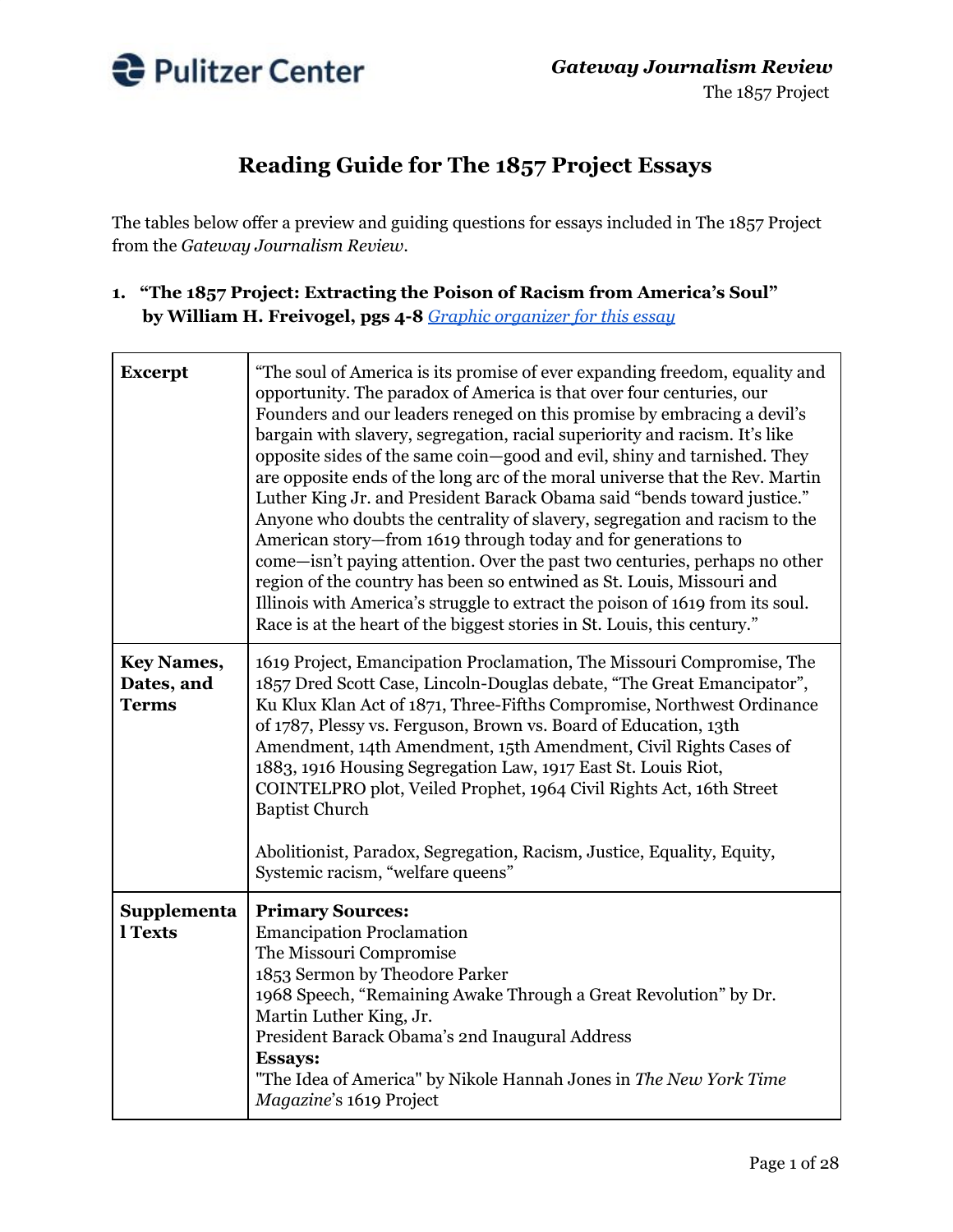

|                             | "Mass Incarceration" by Bryan Stevenson in The New York Time<br>Magazine's 1619 Project<br>"Vulnerable neighborhood faces shorter life expectancy and COVID-19<br>dangers" by Richard H. Weiss, Gateway Journalism Review<br>Film:<br><b>Spanish Lake Documentary</b><br>Poetry:<br>"Let America Be America Again" by Langston Hughes                                                                                                                                                                                              |
|-----------------------------|------------------------------------------------------------------------------------------------------------------------------------------------------------------------------------------------------------------------------------------------------------------------------------------------------------------------------------------------------------------------------------------------------------------------------------------------------------------------------------------------------------------------------------|
| Guiding<br><b>Questions</b> | How has the U.S. benefitted from slavery?<br>How has slavery harmed the U.S.?<br>$\bullet$<br>Who benefited from segregation, and how? Who was harmed by<br>$\bullet$<br>segregation, and how?<br>How have laws, policies, and systems developed to maintain slavery<br>$\bullet$<br>and segregation influenced laws, policies, and systems in current<br>times?<br>How did race become such an important part of a person's identity?<br>What can we learn from tracking the history of racism within our<br>$\bullet$<br>region? |

# **2. "The Land of Dred Scott: Scenes from our racist history" by William H. Freivogel, pgs 9-21** *Graphic [organizer](https://docs.google.com/document/d/1Uaccx8uzFpTDCBU9Eq8F_EycQ0fo-hl9L65EXelj8LE/edit) for this essay*

| <b>Excerpt</b>                                  | "Thirteen of the 55 men who wrote the Constitution were<br>slaveholders—including three of the first four presidents, Washington,<br>Jefferson, and Madison-and all 55 were white and wealthy. Benjamin<br>Franklin was president of a group called the Relief of Free Negroes<br>Unlawfully Held in Bondage. But neither Franklin nor any other delegate<br>called for abolition at the Constitutional Convention in Philadelphia in the<br>summer of 1787. Yet there was pressure mounting for abolition. Thomas<br>Jefferson fell one vote short of getting slavey abolished in the territories. In<br>a compromise, the Congress of the Confederation passed the Northwest<br>Ordinance that same year, 1787, banning slavery north of the Ohio River,<br>including Illinois. Meanwhile, the framers of the Constitution were<br>struggling with slavery, according to historical accounts including James<br>Madison's diaries." |
|-------------------------------------------------|---------------------------------------------------------------------------------------------------------------------------------------------------------------------------------------------------------------------------------------------------------------------------------------------------------------------------------------------------------------------------------------------------------------------------------------------------------------------------------------------------------------------------------------------------------------------------------------------------------------------------------------------------------------------------------------------------------------------------------------------------------------------------------------------------------------------------------------------------------------------------------------------------------------------------------------|
| <b>Key Names,</b><br>Dates, and<br><b>Terms</b> | Dred and Harriett Scott, Thurgood Marshall, Alexander Hamilton, Luther<br>Martin of Maryland, John Rutledge of South Carolina, Rep. James<br>Tallmadge Jr. of New York, Sen. Jesse B. Thomas of Illinois, Elijah P.<br>Lovejoy, editor of the St. Louis Observer, Chief Justice Roger Taney,<br>Abraham Lincoln, Stephen A. Douglas, William L. Clay, CORE, the<br>Congress on Racial Equality, American Civil Liberties Union, Veiled<br>Prophet                                                                                                                                                                                                                                                                                                                                                                                                                                                                                     |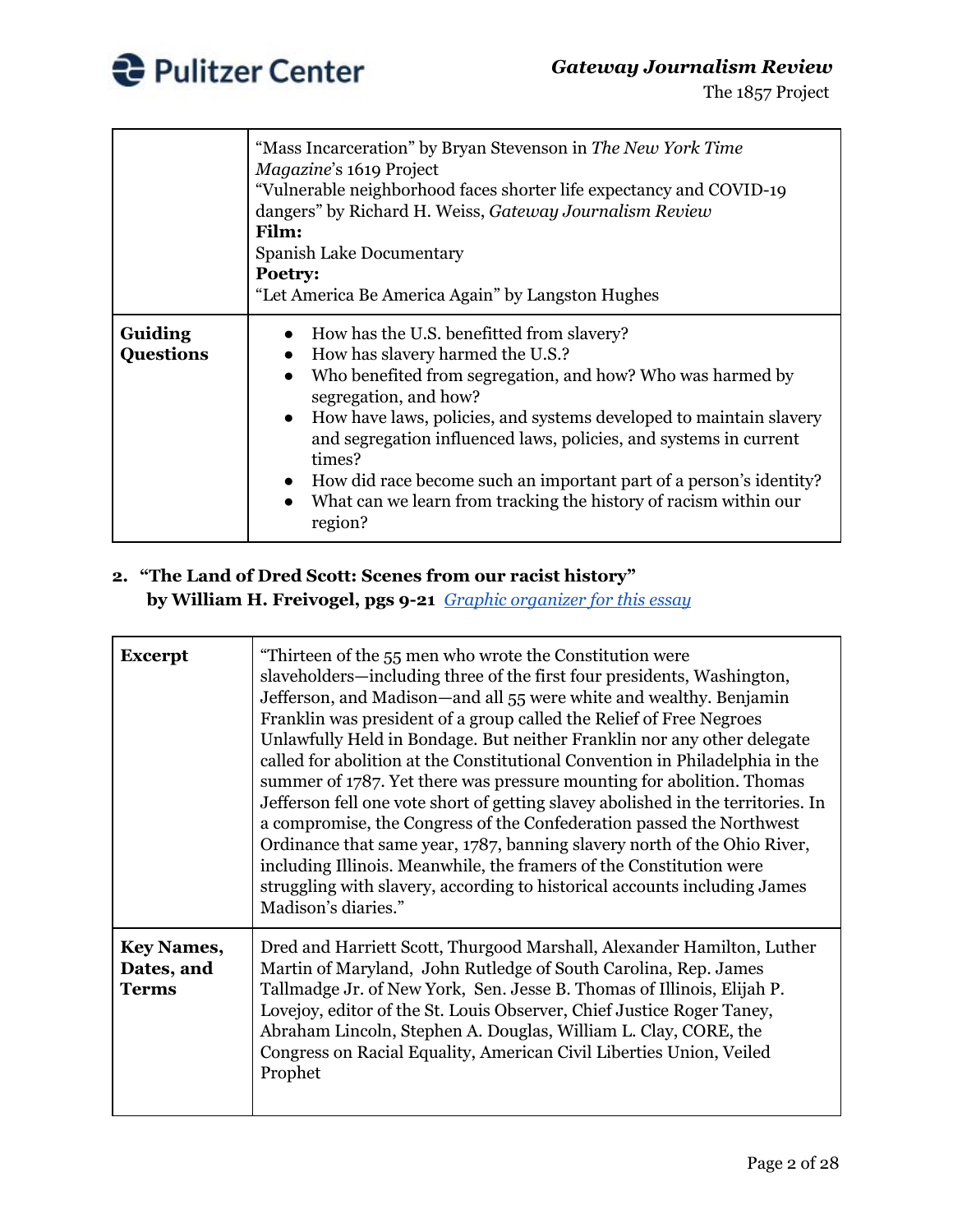

|              | 1787 Northwest Ordinance, The Constitutional Convention, Three-fifths<br>Compromise, slave trade, fugitive slaves provision, The Missouri<br>Compromise of 1820, Missouri Crisis of 1819, Mason-Dixon Line, black<br>codes, Louisiana Purchase, "popular sovereignty," 1873 Slaughterhouse<br>Cases, Plessy v. Ferguson, Brown v. Board of Education, segregation<br>ordinance, redlining, East St. Louis Race Riots, Red Summer of 1919,<br>lynching, Ku Klux Klan, 1948 Supreme Court case of Shelley v. Kraemer,<br>Pruitt-Igoe, 1968 Fair Housing law, The U.S. Civil Rights Commission of<br>1970, NAACP, School Desegregation Program |
|--------------|---------------------------------------------------------------------------------------------------------------------------------------------------------------------------------------------------------------------------------------------------------------------------------------------------------------------------------------------------------------------------------------------------------------------------------------------------------------------------------------------------------------------------------------------------------------------------------------------------------------------------------------------|
| Supplemental | <b>Primary Sources:</b>                                                                                                                                                                                                                                                                                                                                                                                                                                                                                                                                                                                                                     |
| <b>Texts</b> | Fifth Amendment of the Bill of Rights                                                                                                                                                                                                                                                                                                                                                                                                                                                                                                                                                                                                       |
|              | 13th Amendment of the Constitution                                                                                                                                                                                                                                                                                                                                                                                                                                                                                                                                                                                                          |
|              | 14th Amendment of the Constitution                                                                                                                                                                                                                                                                                                                                                                                                                                                                                                                                                                                                          |
|              | 15th Amendment of the Constitution                                                                                                                                                                                                                                                                                                                                                                                                                                                                                                                                                                                                          |
|              | Missouri Compromise                                                                                                                                                                                                                                                                                                                                                                                                                                                                                                                                                                                                                         |
|              | 1787 Northwest Ordinance                                                                                                                                                                                                                                                                                                                                                                                                                                                                                                                                                                                                                    |
|              | <b>Essays:</b>                                                                                                                                                                                                                                                                                                                                                                                                                                                                                                                                                                                                                              |
|              | "Redlining's Long Lasting Mark" by Rachel Finan (KHS Student), Gateway                                                                                                                                                                                                                                                                                                                                                                                                                                                                                                                                                                      |
|              | Journalism Review                                                                                                                                                                                                                                                                                                                                                                                                                                                                                                                                                                                                                           |
|              | "The Slave State of Illinois" by Amelia Blakely, Gateway Journalism                                                                                                                                                                                                                                                                                                                                                                                                                                                                                                                                                                         |
|              | Review                                                                                                                                                                                                                                                                                                                                                                                                                                                                                                                                                                                                                                      |
|              | "A Family's Fight for Freedom" by Amelia Blakely, Gateway Journalism                                                                                                                                                                                                                                                                                                                                                                                                                                                                                                                                                                        |
|              | Review                                                                                                                                                                                                                                                                                                                                                                                                                                                                                                                                                                                                                                      |
|              | "Underground Railroad in Illinois" by Amelia Blakely, Gateway<br>Journalism Review                                                                                                                                                                                                                                                                                                                                                                                                                                                                                                                                                          |
|              | "Lincoln-Douglas Debates Marred by Overt Racism of Both"                                                                                                                                                                                                                                                                                                                                                                                                                                                                                                                                                                                    |
|              | by Kayla Chamness and William H. Freivogel, Gateway Journalism Review                                                                                                                                                                                                                                                                                                                                                                                                                                                                                                                                                                       |
|              | "New Lights Shine on Riots Against Blacks in East St. Louis and Across                                                                                                                                                                                                                                                                                                                                                                                                                                                                                                                                                                      |
|              | America" by Harper Barnes, Gateway Journalism Review                                                                                                                                                                                                                                                                                                                                                                                                                                                                                                                                                                                        |
|              | "The Clayton Conundrum" by Richard H. Weiss, Gateway Journalism                                                                                                                                                                                                                                                                                                                                                                                                                                                                                                                                                                             |
|              | Review                                                                                                                                                                                                                                                                                                                                                                                                                                                                                                                                                                                                                                      |
|              | "Anatomy of an Economic Murder" by William L. Clay                                                                                                                                                                                                                                                                                                                                                                                                                                                                                                                                                                                          |
|              | "Unmasking the Veiled Prophet - For Jobs Not Black Debutantes"                                                                                                                                                                                                                                                                                                                                                                                                                                                                                                                                                                              |
|              | by Percy Green II, Gateway Journalism Review                                                                                                                                                                                                                                                                                                                                                                                                                                                                                                                                                                                                |
|              | Film:                                                                                                                                                                                                                                                                                                                                                                                                                                                                                                                                                                                                                                       |
|              | <b>Spanish Lake Documentary</b>                                                                                                                                                                                                                                                                                                                                                                                                                                                                                                                                                                                                             |
|              | The Pruitt Igoe Myth                                                                                                                                                                                                                                                                                                                                                                                                                                                                                                                                                                                                                        |
|              | The Lincoln-Douglass Debates   History                                                                                                                                                                                                                                                                                                                                                                                                                                                                                                                                                                                                      |
|              | The 1917 East St. Louis Massacre                                                                                                                                                                                                                                                                                                                                                                                                                                                                                                                                                                                                            |
|              | <b>Images:</b>                                                                                                                                                                                                                                                                                                                                                                                                                                                                                                                                                                                                                              |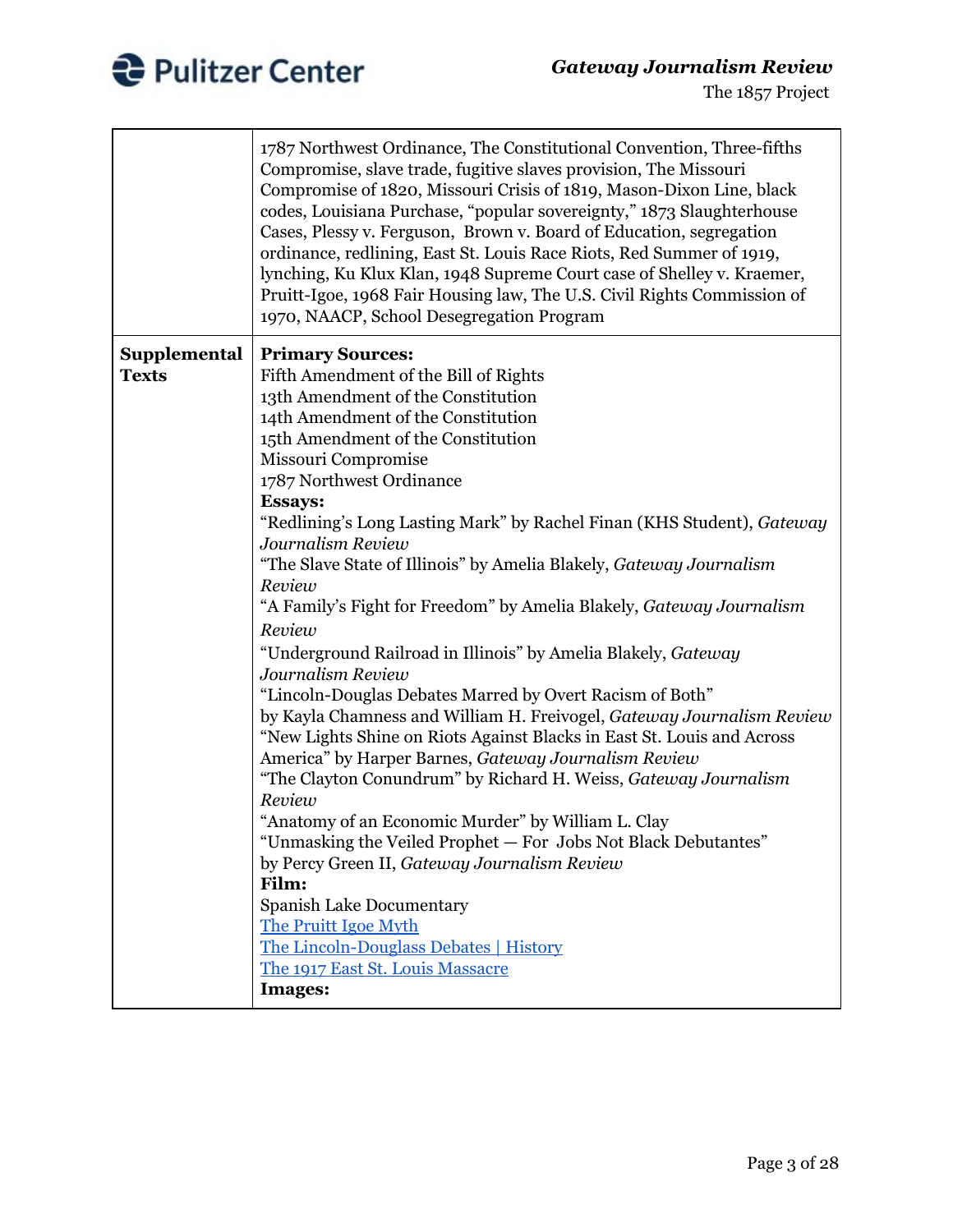

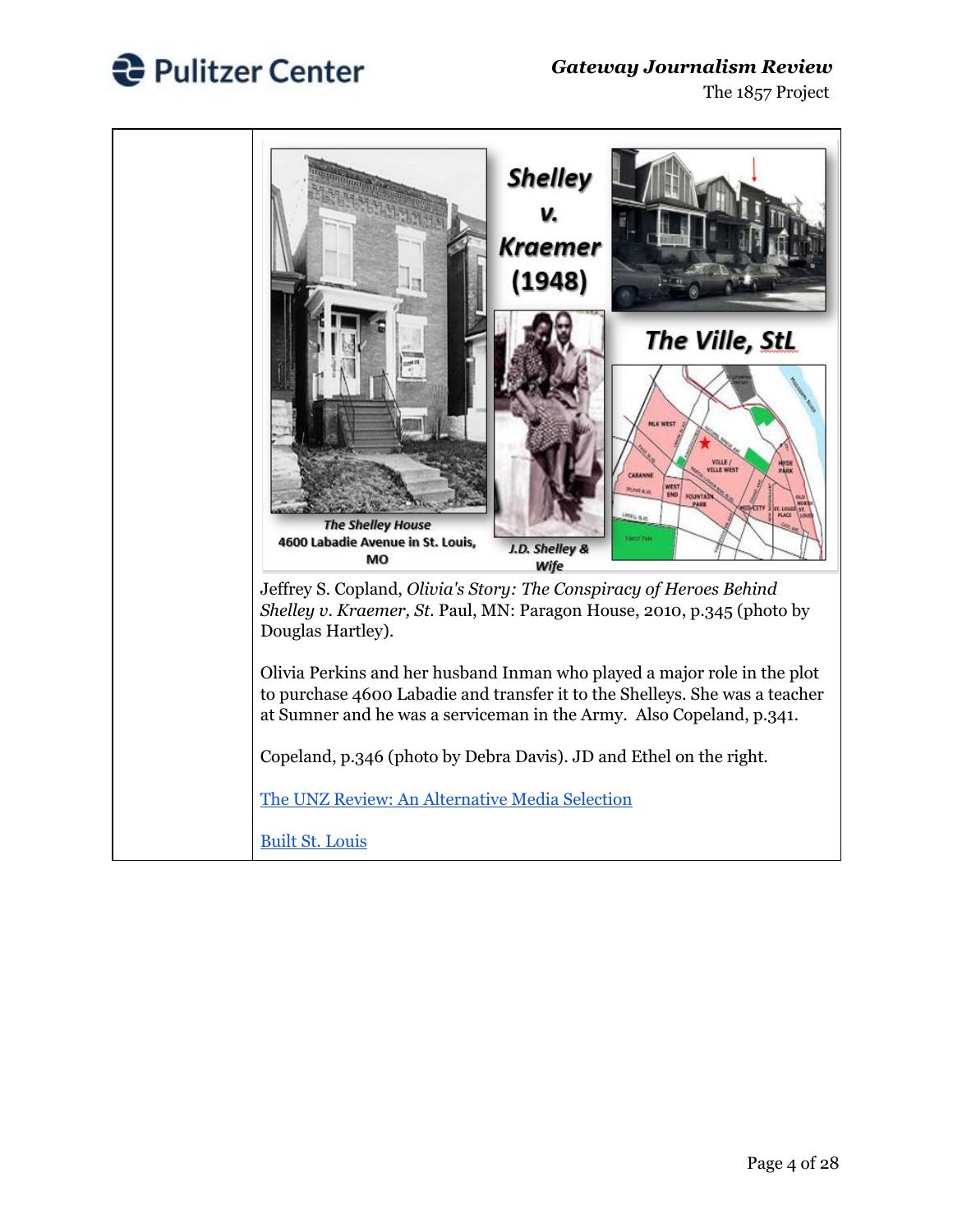

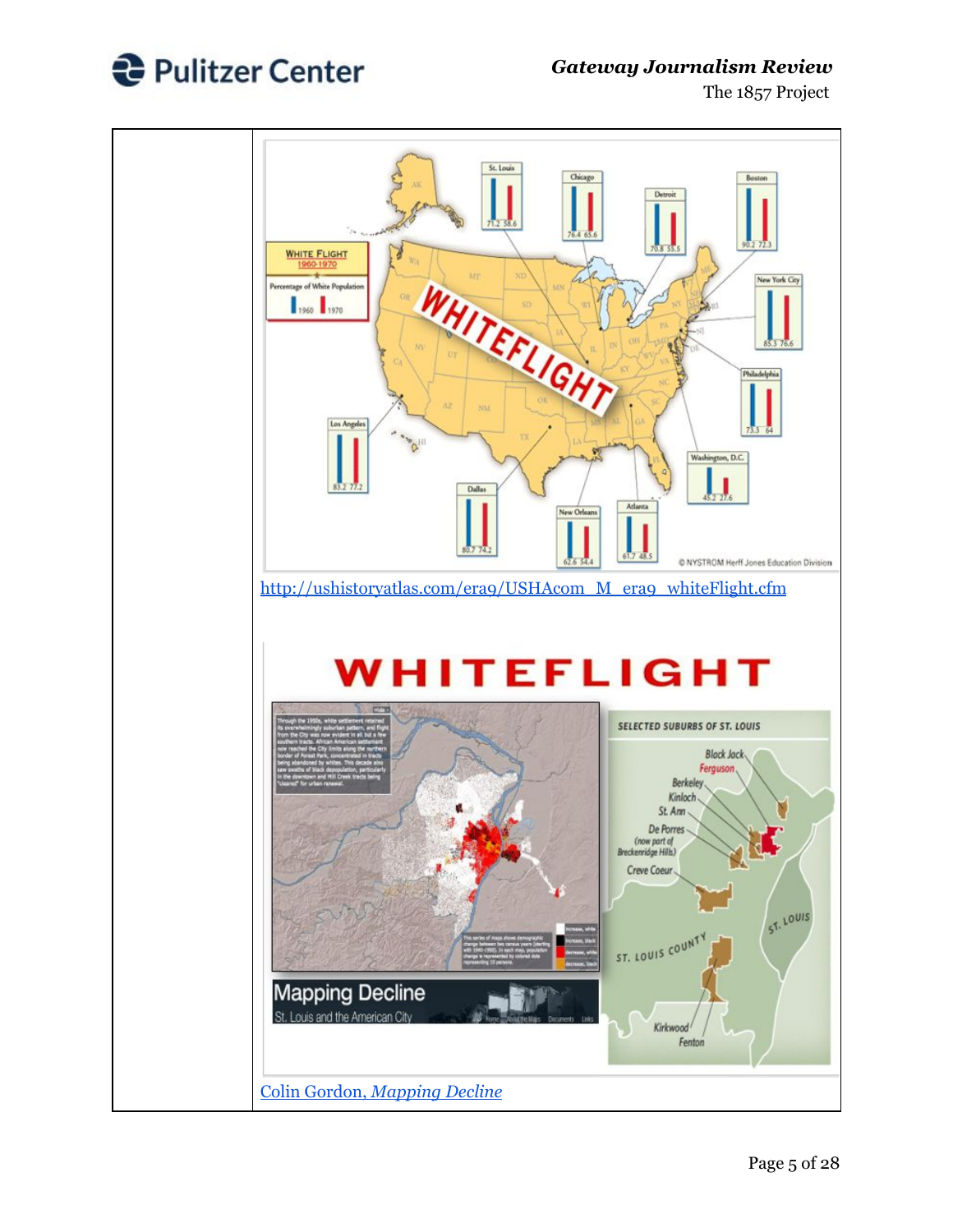

|                                       | The American Prospect, 2015                                                                                                                                                                                                                                                                                                                                                                                                                                                                                                                                                                                                                                                                                                                                                                                                                                                                                                                                                                                                                                                                                                                                                                                                                                                                                                                                                                                                                                                                                                                                                                                                                                                                                           |
|---------------------------------------|-----------------------------------------------------------------------------------------------------------------------------------------------------------------------------------------------------------------------------------------------------------------------------------------------------------------------------------------------------------------------------------------------------------------------------------------------------------------------------------------------------------------------------------------------------------------------------------------------------------------------------------------------------------------------------------------------------------------------------------------------------------------------------------------------------------------------------------------------------------------------------------------------------------------------------------------------------------------------------------------------------------------------------------------------------------------------------------------------------------------------------------------------------------------------------------------------------------------------------------------------------------------------------------------------------------------------------------------------------------------------------------------------------------------------------------------------------------------------------------------------------------------------------------------------------------------------------------------------------------------------------------------------------------------------------------------------------------------------|
| Guiding<br><b>Questions</b>           | During the early 1800s, how and why were distinctions between<br>$\bullet$<br>property and persons made? What current issues can we connect to<br>these early definitions?<br>How did the Three-fifths Compromise both reinforce and contradict<br>$\bullet$<br>the system of slavery?<br>Why were the slave compromises important to the formation of the<br>union?<br>How did the use of slaves differ in the north and the south? What<br>$\bullet$<br>were the consequences of these differences?<br>What caused Missouri to be at the forefront of the fight for slavery?<br>$\bullet$<br>What evidence of this fight exists in today's society?<br>What Constitutional Amendments did Missouri adopt that caused<br>$\bullet$<br>conflicts within Congress?<br>How has violence against Black people been used to reinforce the<br>$\bullet$<br>system of slavery? What are some modern implications of this<br>behavior?<br>How was rhetoric weaponized throughout the fight for slavery?<br>Considering that there were hundreds of freedom suits in the 1800s,<br>$\bullet$<br>why do you think we have mostly heard and learned about the suit<br>from Dred Scott? Why was the Dred Scott decision important to the<br>system of slavery?<br>How was indentured servitude used to illegally maintain slavery in<br>$\bullet$<br>non-slave states?<br>How have the fugitive slave laws impacted current policing<br>$\bullet$<br>practices?<br>What is our regional connection to the early Civil Rights Cases of<br>$\bullet$<br>1883? In what ways have we grown from past issues? In what ways<br>are we still fighting the same issues?<br>How were real estate and lending practices used to segregate? |
| <b>Discussion</b><br><b>Questions</b> | The Dred Scott opinion said slaves were far better off than the<br>"miserable" African. It stated: "We are almost persuaded that the<br>introduction of slavery among us was, in the providence of God  a<br>means of placing that unhappy race within the pale of civilized<br>nations."<br>Discuss the role religion played in maintaining the institution of<br>slavery.<br>How have legal precedences shaped our society?<br>Weigh the pros and cons of segregation during the early 1900s.<br>What current examples of segregation exist within the St. Louis<br>region? What are the modern consequences of segregation?<br>What post-slavery tactics to segregate society are evident within the<br>$\bullet$<br>St. Louis region? How have they worked to reinforce or dispel                                                                                                                                                                                                                                                                                                                                                                                                                                                                                                                                                                                                                                                                                                                                                                                                                                                                                                                                 |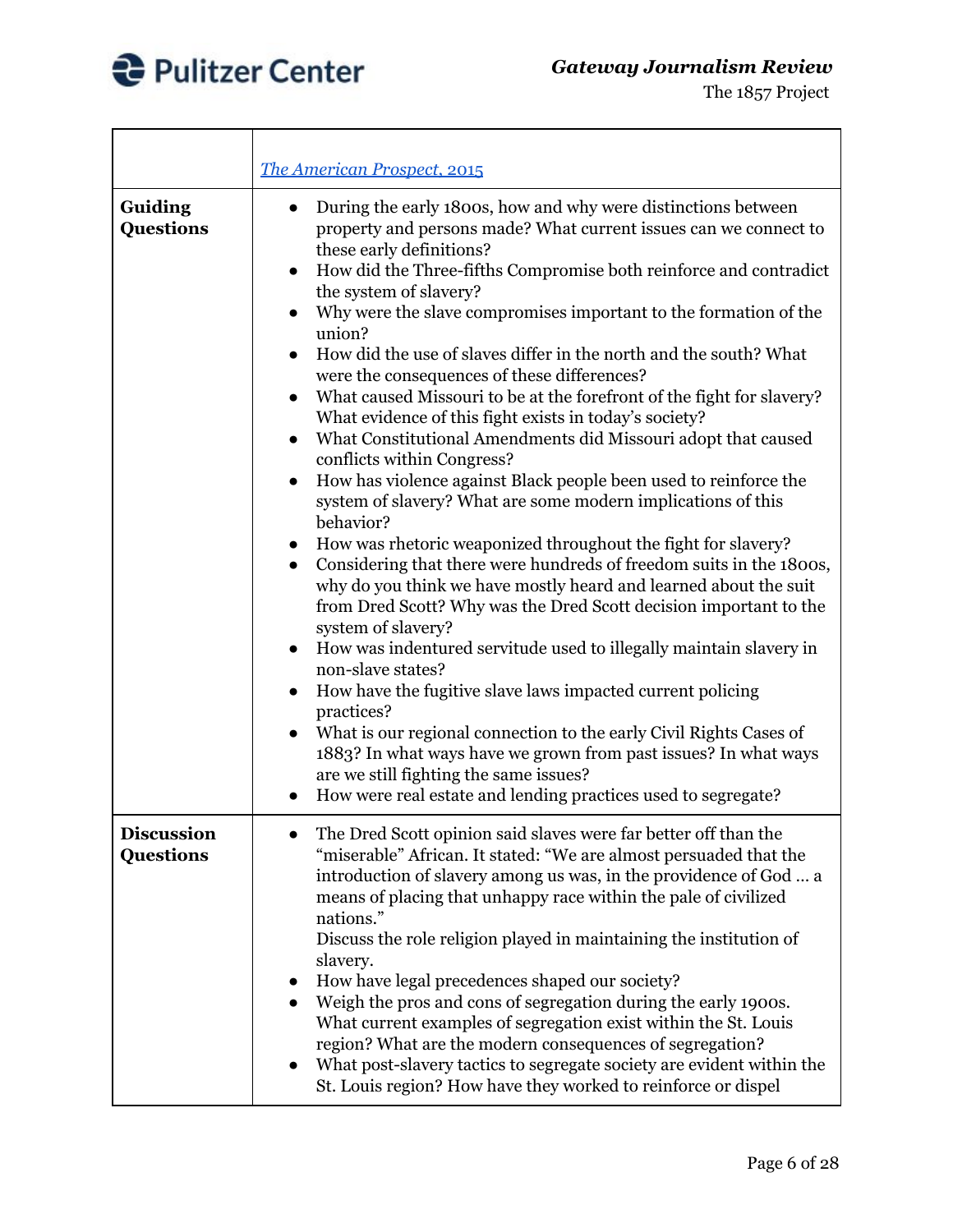

|  | Missouri's history of deep-seated racism?<br>What vestiges of slavery and segregation are evident in current<br>events within our region? |
|--|-------------------------------------------------------------------------------------------------------------------------------------------|
|--|-------------------------------------------------------------------------------------------------------------------------------------------|

## **3. "Press flubs first draft of history of race" by William H. Freivogel, pgs 22-25** *Graphic [organizer](https://docs.google.com/document/d/1-nGeZ9QKIkAxP_W01Cmbk2Vz_MzQASYUKpbTp29xUmE/edit) for this essay*

| <b>Excerpt</b>                           | "The press' rough draft of the history of race in St. Louis, Missouri and<br>Illinois got most things wrong. In the early 1950s, a group of young civil<br>rights activists—Irv and Maggie Dagen, Charles and Marion Oldham and<br>Norman Seay-led a CORE (Congress of Racial Equality) sponsored sit-in of<br>lunch counters in segregated downtown St. Louis. Richard Dudman, a<br>young reporter for the Post-Dispatch, ran across the protest and hurried<br>back to the office with the big story. The editors told the future Washington<br>Bureau chief to forget it. They knew about the protests but weren't writing<br>about them because it might trigger violence. Avoiding a riot was a<br>preoccupation at the paper where big glass windows near the presses were<br>bricked over just in case. There never was a riot, a fact often cited as a<br>reason St. Louis never seriously grappled with race before Ferguson." |
|------------------------------------------|-----------------------------------------------------------------------------------------------------------------------------------------------------------------------------------------------------------------------------------------------------------------------------------------------------------------------------------------------------------------------------------------------------------------------------------------------------------------------------------------------------------------------------------------------------------------------------------------------------------------------------------------------------------------------------------------------------------------------------------------------------------------------------------------------------------------------------------------------------------------------------------------------------------------------------------------|
| <b>Key Names,</b><br>Dates, and<br>Terms | Joseph Pulitzer II, FBI Director J. Edgar Hoover, CORE (Congress of Racial<br>Equality), COINTELPRO - CounterIntelligence Program, Fascist, Freedom<br>of Information Act                                                                                                                                                                                                                                                                                                                                                                                                                                                                                                                                                                                                                                                                                                                                                               |
| Supplementa<br>l Texts                   | <b>Primary Sources:</b><br><b>Universal Declaration of Human Rights</b><br>"Letter from a Birmingham Jail" by Dr. Martin Luther King Jr.<br>Civil Rights Act of 1963<br>House Assassinations Committee Findings of 1980<br><b>Memphis Sanitation Strike</b><br>https://www.smithsonianmag.com/history/revisiting-sanitation-workers-st<br>rike-180967512/<br><b>Secondary Sources:</b><br>1963 Jefferson Bank Protest                                                                                                                                                                                                                                                                                                                                                                                                                                                                                                                   |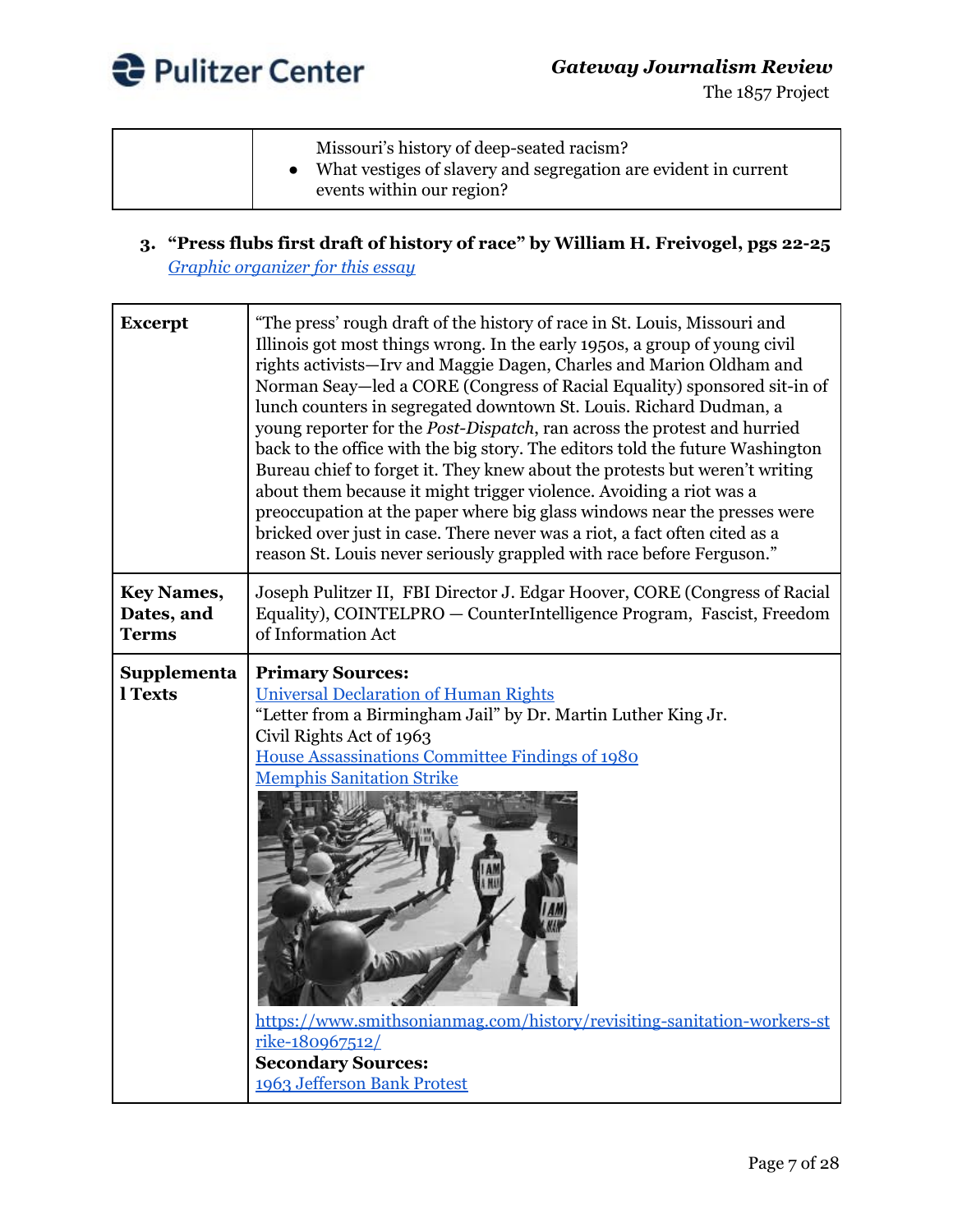

|                                               | <b>Opinion Article:</b><br>The Wrongness of the Right Side of History by Darran Anderson, <i>Prospect</i><br>Magazine<br><b>Essay:</b><br>"Looking Back: Legacy of Slavery Limited Opportunities at Post-Dispatch<br>and Beyond" by Linda Lockhart, Gateway Journalism Review                                                                                                                                                                                                                                                                                                                                                                                                                                                                                                                                                                                                                                                                                                                                                                                                                                                                                                                                                                                                                                           |
|-----------------------------------------------|-------------------------------------------------------------------------------------------------------------------------------------------------------------------------------------------------------------------------------------------------------------------------------------------------------------------------------------------------------------------------------------------------------------------------------------------------------------------------------------------------------------------------------------------------------------------------------------------------------------------------------------------------------------------------------------------------------------------------------------------------------------------------------------------------------------------------------------------------------------------------------------------------------------------------------------------------------------------------------------------------------------------------------------------------------------------------------------------------------------------------------------------------------------------------------------------------------------------------------------------------------------------------------------------------------------------------|
| Guiding<br><b>Questions</b>                   | How do civil rights differ from human rights?<br>$\bullet$<br>When is the "right time" to protest?<br>$\bullet$<br>How does the right of assembly both reinforce and challenge<br>$\bullet$<br>American values? In what ways does the definition of a protest<br>ensure it will be ill-timed and unwelcomed?<br>What aspects of communism could have been attractive to Black<br>$\bullet$<br>Americans?<br>Post-slavery, why was the idea of giving Black Americans civil and<br>$\bullet$<br>human rights threatening?<br>Who determines what is "newsworthy"? How do these<br>$\bullet$<br>determinations work to shape and create history? How has<br>technology changed this?<br>Why does the reliability and credibility of a news source matter?<br>$\bullet$<br>How do consumers of media evaluate the reliability and credibility of<br>news sources?                                                                                                                                                                                                                                                                                                                                                                                                                                                          |
| <b>Extension:</b><br><b>Writing</b><br>Prompt | After reading the essay, "Press Flubs First Draft of History of Race," and the<br>following excerpt from Dr. Martin Luther King Jr. 's "Letter from a<br>Birmingham Jail," develop a cohesive essay to respond to the following<br>prompt:<br>Consider the actions of well-intentioned individuals who believe that all<br>people should have equal human rights, but don't want to "go too far" or do<br>"too much" to fight for such rights to be secured. The essay "Press Flubs<br>First Draft of History of Race" discusses Joseph Pulitzer's hesitance to<br>publish a Black man's plea for human rights in the 1950s out of fear that it<br>would "do the Negro cause more harm than good" and those reluctant to<br>hire Black people. In Dr. King's "Letter from a Birmingham Jail," he<br>addressed the sentiments of those in the 1960s who felt that Black people<br>should "wait" to fight for civil rights, thinking that it wasn't the right time<br>for action; in 2016, Colin Kaepernick was demonized for how he protested<br>police brutality as human rights violations, with many saying that he wasn't<br>protesting the "right way"; 2020 protests of police killings of unarmed<br>Black people have been contentious because they are seen as "violent,"<br>"destructive," and "inconvenient." |
|                                               | Based on your knowledge and understanding of the fight for civil and<br>human rights within America, evaluate the manner in which abolitionists<br>and activists have fought to secure equal rights. In what ways have they                                                                                                                                                                                                                                                                                                                                                                                                                                                                                                                                                                                                                                                                                                                                                                                                                                                                                                                                                                                                                                                                                             |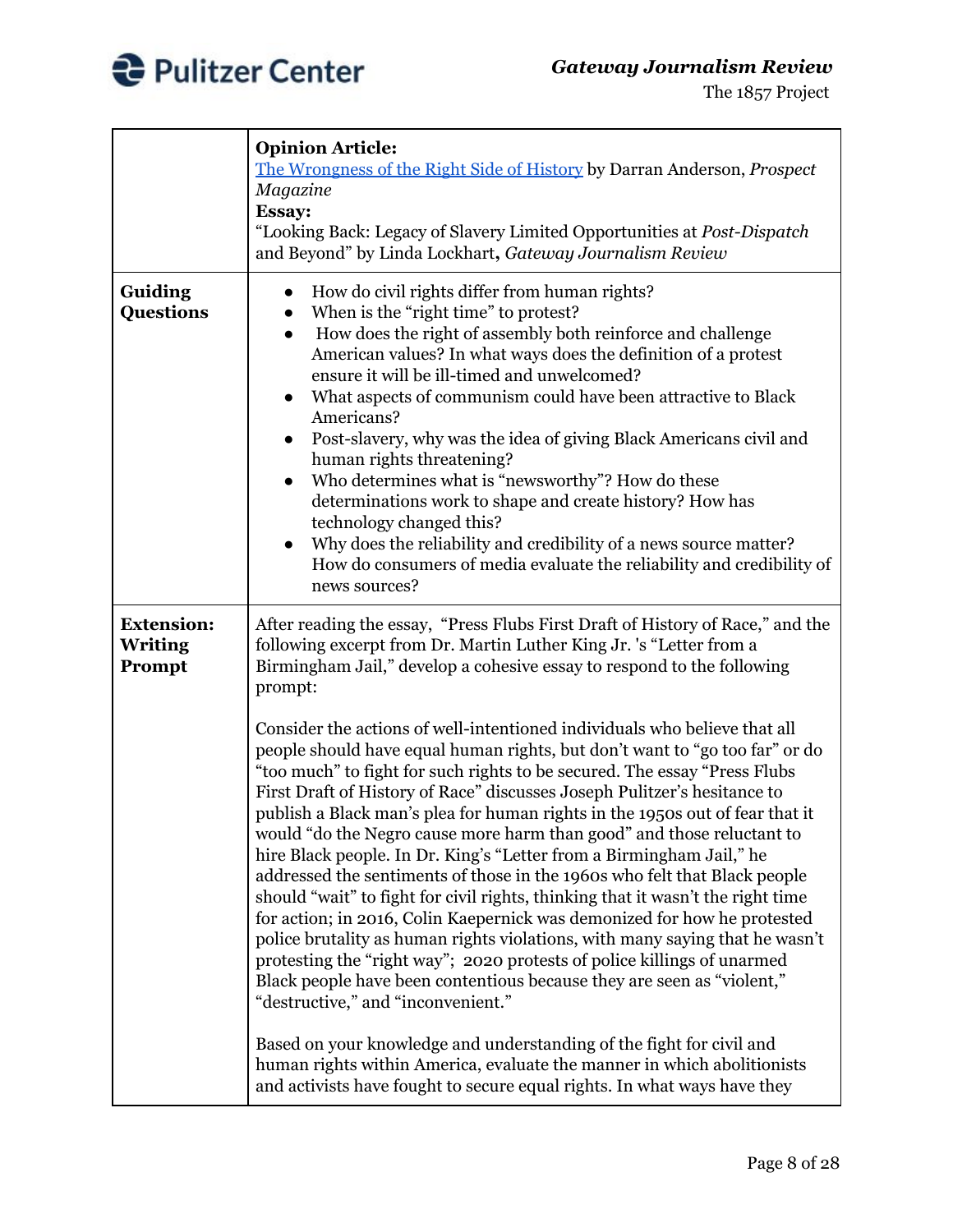

been successful? In what ways have they erred? Do you believe that all Americans have equal rights? If so, explain your reasoning and provide evidence to support your assertions. If not, explain what actions should be taken for all citizens of our country to have equal rights. When is the right time for these actions? Who should begin the action?

#### **Excerpt from "Letter from a Birmingham Jail" by Dr. Martin Luther King Jr.**

"We know through painful experience that freedom is never voluntarily given by the oppressor; it must be demanded by the oppressed. Frankly I have never yet engaged in a direct action movement that was "well timed," according to the timetable of those who have not suffered unduly from the disease of segregation. For years now I have heard the word "Wait!" It rings in the ear of every Negro with a piercing familiarity. This "wait" has almost always meant "never." It has been a tranquilizing Thalidomide, relieving the emotional stress for a moment, only to give birth to an illformed infant of frustration. We must come to see with the distinguished jurist of yesterday that "justice too long delayed is justice denied." We have waited for more than 340 years for our constitutional and God-given rights. The nations of Asia and Africa are moving with jetlike speed toward the goal of political independence, and we still creep at horse and buggy pace toward the gaining of a cup of coffee at a lunch counter. Perhaps it is easy for those who have never felt the stinging darts of segregation to say wait. But when you have seen vicious mobs lynch your mothers and fathers at will and drown your sisters and brothers at whim; when you have seen hate-filled policemen curse, kick, brutalize, and even kill your black brothers and sisters with impunity; when you see the vast majority of your 20 million 3 Negro brothers smothering in an airtight cage of poverty in the midst of an affluent society; when you suddenly find your tongue twisted and your speech stammering as you seek to explain to your six-year-old daughter why she can't go to the public amusement park that has just been advertised on television, and see the tears welling up in her little eyes when she is told that Funtown is closed to colored children, and see the depressing clouds of inferiority begin to form in her little mental sky, and see her begin to distort her little personality by unconsciously developing a bitterness toward white people; when you have to concoct an answer for a five-year-old son who is asking in agonizing pathos: "Daddy, why do white people treat colored people so mean?" when you take a cross country drive and find it necessary to sleep night after night in the uncomfortable corners of your automobile because no motel will accept you; when you are humiliated day in and day out by nagging signs reading "white" men and "colored" when your first name becomes "nigger" and your middle name becomes "boy" (however old you are) and your last name becomes "John," and when your wife and mother are never given the respected title of "Mrs." when you are harried by day and haunted by night by the fact that you are a Negro, living constantly at tip-toe stance, never quite knowing what to expect next, and plagued with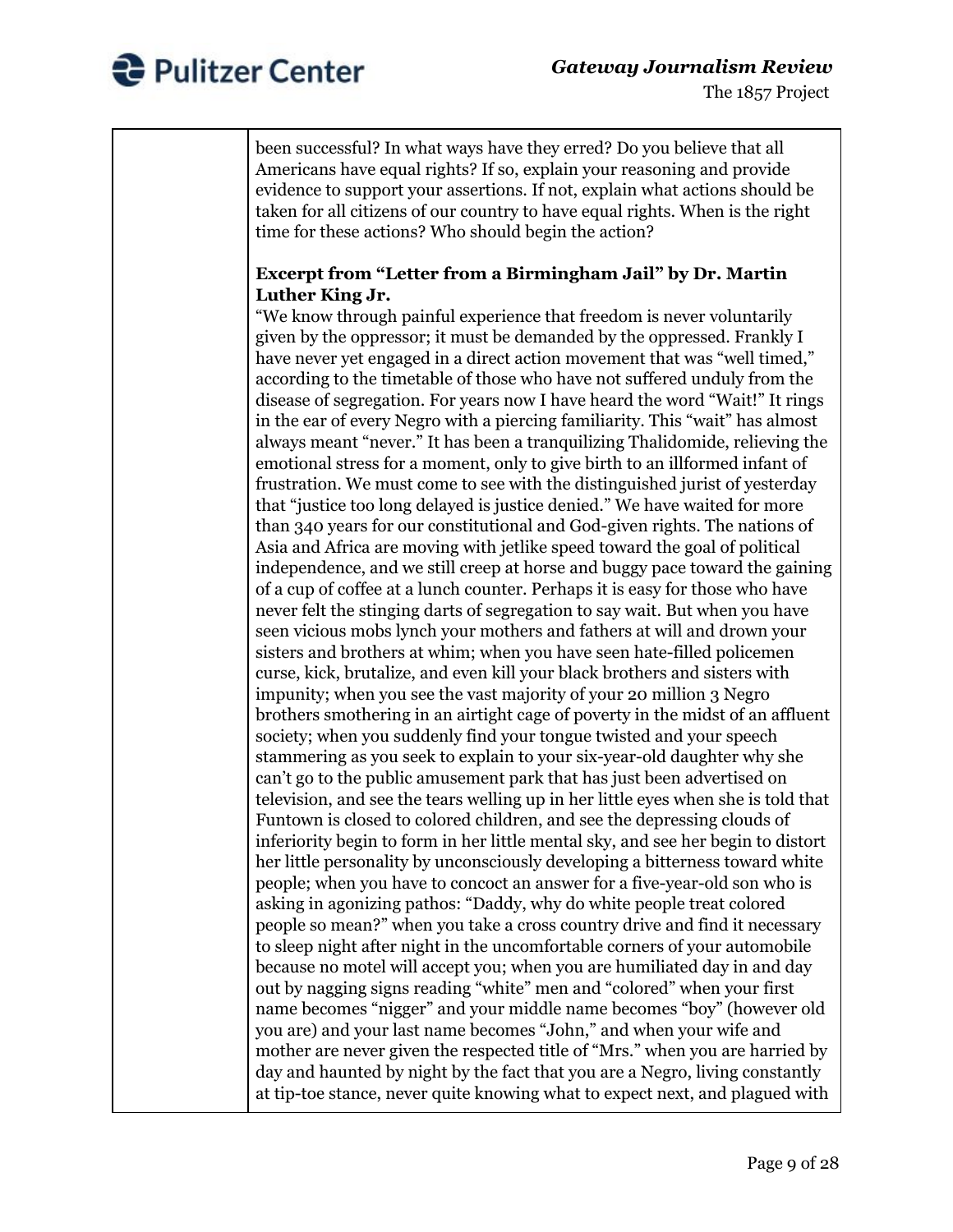

|                                       | inner fears and outer resentments; when you are forever fighting a<br>degenerating sense of "nobodiness"—then you will understand why we find<br>it difficult to wait. There comes a time when the cup of endurance runs over,<br>and men are no longer willing to be plunged into an abyss of injustice where<br>they experience the bleakness of corroding despair. I hope, sirs, you can<br>understand our legitimate and unavoidable impatience."                                                                                                                                                                                                                                                                                                                                                                                                                                                                                                                                                                                                                                                                                                           |
|---------------------------------------|-----------------------------------------------------------------------------------------------------------------------------------------------------------------------------------------------------------------------------------------------------------------------------------------------------------------------------------------------------------------------------------------------------------------------------------------------------------------------------------------------------------------------------------------------------------------------------------------------------------------------------------------------------------------------------------------------------------------------------------------------------------------------------------------------------------------------------------------------------------------------------------------------------------------------------------------------------------------------------------------------------------------------------------------------------------------------------------------------------------------------------------------------------------------|
| <b>Discussion</b><br><b>Questions</b> | Consider the title of this essay, "Press Flubs First Draft of History of Race,"<br>and discuss how today's local press is chronicling race issues. Is it objective?<br>Accurate? Fair? Is the media coverage hurting or helping the cause? Explain<br>and support each response with relevant and specific evidence.<br>Modern history records Dr. Martin Luther King Jr. as the leader of the Civil<br>Rights Movement, a pioneer and freedom fighter for civil rights. Many<br>esteem him and feel that he left a lasting legacy for all humans to follow, not<br>just Black Americans. However, during the Civil Rights Movement he was<br>deemed "the most dangerous Negro of the future in this nation from the<br>standpoint of communism, the Negro, and national security." If Dr. King's<br>actions were considered illegal in the 1960s, yet admirable today, how do we<br>know if our present actions and decisions will be on the "right side" of<br>history? How do you think future generations will judge current laws and<br>practices related to racial equity and human rights?<br>How is social media working to change our understanding of |
|                                       | newsworthiness, and history?                                                                                                                                                                                                                                                                                                                                                                                                                                                                                                                                                                                                                                                                                                                                                                                                                                                                                                                                                                                                                                                                                                                                    |

# **4. "Vulnerable Neighborhood Faces Shorter Life Expectancy and COVID-19 Dangers" by Richard H. Weiss, pgs 26-27** *Graphic [organizer](https://docs.google.com/document/d/1NDHoiV193GPTQuoFTJPUpdBW7HicYo6zC1xF7K9uBXs/edit) for this essay*

| <b>Excerpt</b> | "Preservation Square located just a mile west of downtown St. Louis, in a<br>ZIP code that has been identified as ranking last in the region in social<br>determinants of health. A lot of factors go into that ranking, but the main<br>one is that, on average, people living in 63106 will die sooner than most<br>anyone else in metropolitan St. Louis. The life expectancy of a person born<br>in 63106 in 2010 was 67 years, according to data from the census and the<br>St. Louis Department of Health. That compares to 85 years in 63105,<br>which covers Clayton, the St. Louis County seat six miles to the west.<br>Residents in 63106 die younger because they suffer from higher rates of<br>chronic illnesses like cancer, heart disease and diabetes. They have less<br>access to health care, nutritious food and fresh air. Higher crime rates in<br>their neighborhood are a factor too, not just because of the physical harm<br>crime brings, but because of the stress it imposes on immune systems.<br>Crime makes residents fearful to venture outdoors and to public spaces |
|----------------|--------------------------------------------------------------------------------------------------------------------------------------------------------------------------------------------------------------------------------------------------------------------------------------------------------------------------------------------------------------------------------------------------------------------------------------------------------------------------------------------------------------------------------------------------------------------------------------------------------------------------------------------------------------------------------------------------------------------------------------------------------------------------------------------------------------------------------------------------------------------------------------------------------------------------------------------------------------------------------------------------------------------------------------------------------------------------------------------------------|
|                | where they can enjoy sunshine and recreation. Now add to this toxic stew<br>the looming threat of a pandemic that impacts everyone but falls most                                                                                                                                                                                                                                                                                                                                                                                                                                                                                                                                                                                                                                                                                                                                                                                                                                                                                                                                                      |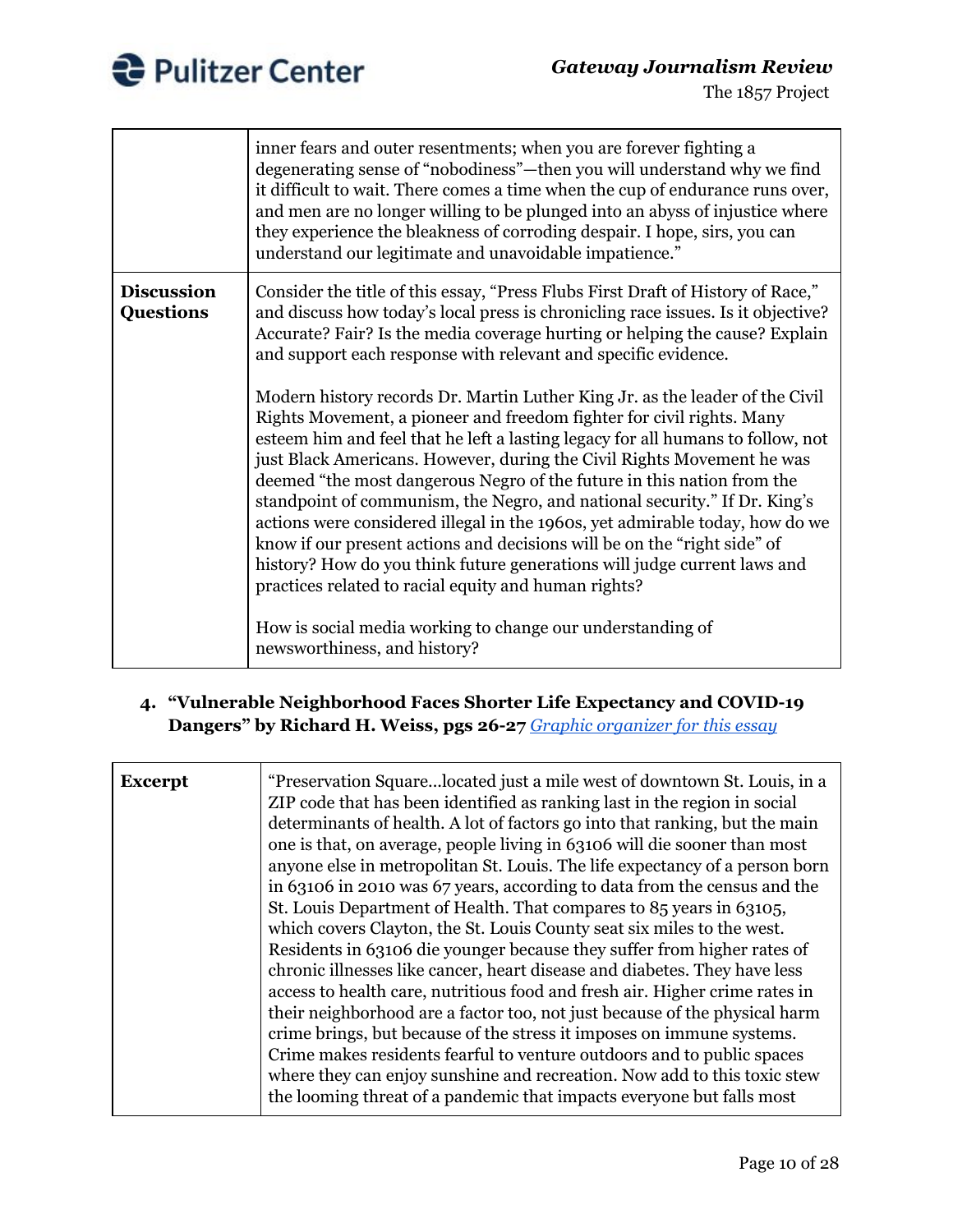

|                                                 | heavily on African Americans."                                                                                                                                                                                                                                                                                                                                                                                                                                                                                                                                                                                                                                                                                                                                                                                                                                                      |
|-------------------------------------------------|-------------------------------------------------------------------------------------------------------------------------------------------------------------------------------------------------------------------------------------------------------------------------------------------------------------------------------------------------------------------------------------------------------------------------------------------------------------------------------------------------------------------------------------------------------------------------------------------------------------------------------------------------------------------------------------------------------------------------------------------------------------------------------------------------------------------------------------------------------------------------------------|
| <b>Key Names,</b><br>Dates, and<br><b>Terms</b> | Social determinants of health, Before Ferguson                                                                                                                                                                                                                                                                                                                                                                                                                                                                                                                                                                                                                                                                                                                                                                                                                                      |
| <b>Supplemental</b><br><b>Texts</b>             | <b>Essay:</b><br>"Redlining's Long Lasting Mark" by Rachel Finan (KHS Student),<br>Gateway Journalism Review<br><b>A Tale of Two Zip Codes</b>                                                                                                                                                                                                                                                                                                                                                                                                                                                                                                                                                                                                                                                                                                                                      |
|                                                 | A tale of two ZIP codes'<br>Н<br><b>M. Laule Gourd</b><br>63105<br>63106<br><b>North St. Louis City</b><br>Life expectancy: 85 years<br>Life expectancy: 67 years<br>IS White   9% African American   14% 0<br>5% African American   2% White   3% Other<br>ployment 4%<br><b>Unemployment: 24%</b><br>Percent below the poverty line: 7%<br>Percent below the poverty line: 54%<br>Kedian household<br>Income: \$90,000<br><b>Hedian household</b><br>* Is. Lean Oby<br>income: 515,000<br>Society. Oly of St. Louis Department of Nealth-Center for Nealth Information, Plenning,<br>enatifics eards; Census 2010; MODWSS, Death AWCA 2010<br>Notes: 2011 code file expectancies were derived using population asures from Consci 2010 and<br>deaths from Deuth MRTA 2018. Sotal percentage for race may exceed 300% due to rounding.<br><b>Graphic courtesy of Richard Weiss</b> |
| Guiding<br><b>Questions</b>                     | What are some modern consequences of slavery?<br>How does one's home environment affect personal health and<br>well-being?                                                                                                                                                                                                                                                                                                                                                                                                                                                                                                                                                                                                                                                                                                                                                          |
| <b>Discussion</b><br><b>Questions</b>           | Research shows that factors like education, employment, income, wealth,<br>and neighborhood status have significant impacts on how well and how<br>long we live. Do you believe that these factors can be overcome?                                                                                                                                                                                                                                                                                                                                                                                                                                                                                                                                                                                                                                                                 |
|                                                 | Why are predominantly African American communities more vulnerable<br>with shorter life expectancies? What can be done to combat this? Whose<br>responsibility is it to address this issue?                                                                                                                                                                                                                                                                                                                                                                                                                                                                                                                                                                                                                                                                                         |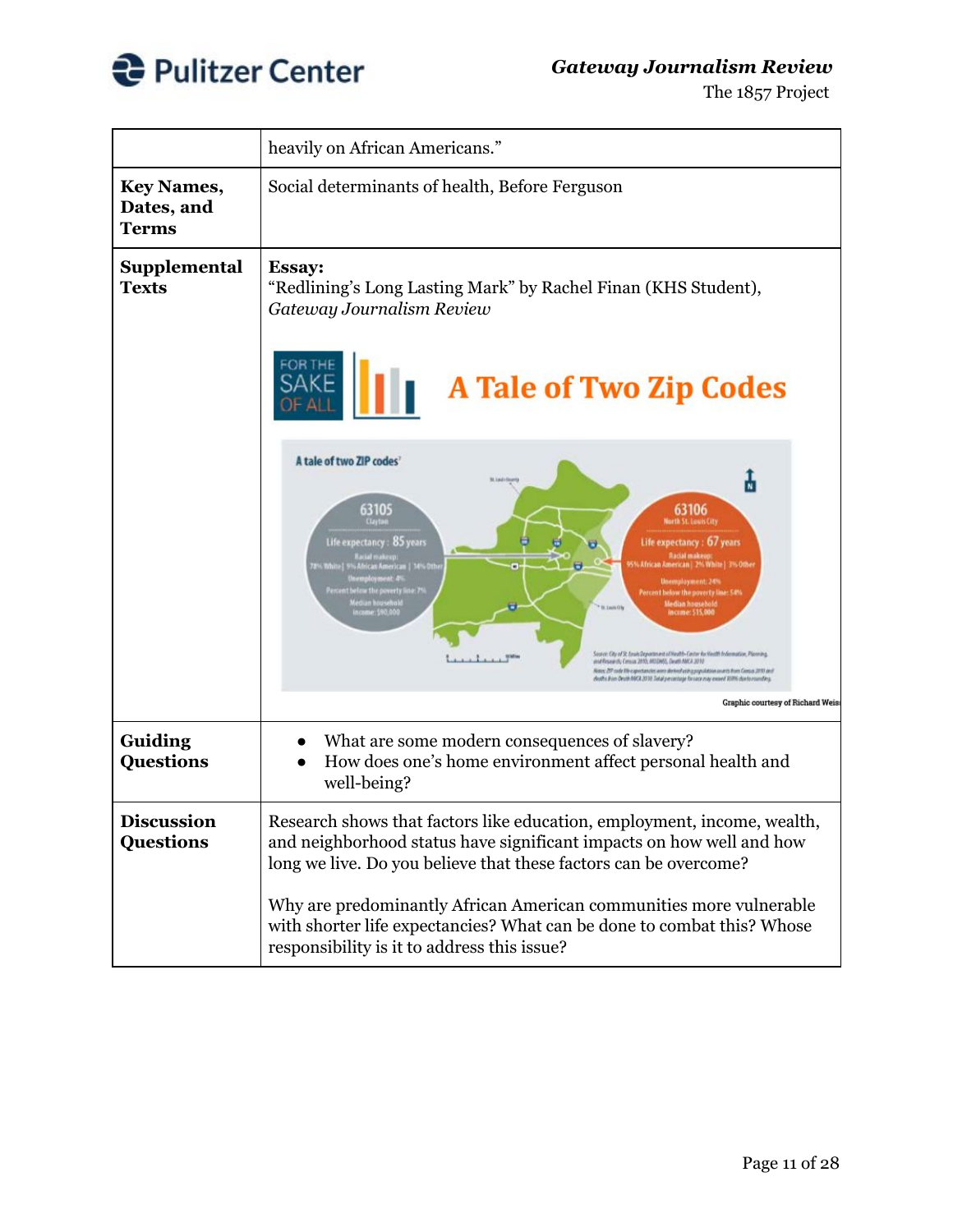

# **5. "New lights shine on riots against blacks in East St. Louis and across America" by Harper Barnes, pgs 30-31** *Graphic [organizer](https://docs.google.com/document/d/1q8a68AMmd8iw97LlZ_rJnbo14D9yxbTC4m7GHrhdyXo/edit) for this essay*

| <b>Excerpt</b>                                  | "The East St. Louis race riot not only was the first but officially the deadliest<br>of a series of devastating racial battles that swept through American cities in<br>the World War I era. The death toll in East St. Louis was at least 48, a figure<br>not exceeded in the 20th century until the 1992 Rodney King riot in Los<br>Angeles, with 55 deaths. Officially, 39 African American men, women and<br>children were killed in East St. Louis. But, as with other riots in the period,<br>including those in Tulsa and Chicago, it is likely the official East St. Louis<br>figures on the deaths of black men, women and children, many of them<br>undocumented, are too low. Historians, journalists and civil rights leaders<br>who have studied the East St. Louis riot believe more than 100 African<br>Americans, and perhaps as many as 200, were killed in the slum-ridden<br>industrial city on the east bank of the Mississippi, with many of their bodies,<br>including those of small children and infants, burned beyond human<br>recognition in gasoline-ignited shacks or dumped in the deep, fast-flowing<br>waters of America's largest river and its sewage-ridden tributaries. What<br>happened in East St. Louis in the summer of 1917, wrote Gunnar Myrdal in<br>"American Dilemma," his landmark study of race in this country, was not so<br>much a riot as a "terrorization or massacre," a "mass lynching." The<br>terrible events of July 2, 1917 were the precursor to a horrific riot later that<br>summer in Houston and to the Red Summer of 1919, when two dozen<br>American cities and towns, including Chicago and Washington, D.C.,<br>exploded in riot. Two years later, a riot tore through Tulsa, and once again<br>the official death toll-36 people, two-thirds of them black-was widely<br>considered to represent only a fraction of the tragic reality of the racial<br>massacre. The riots of the World War I period, one of the most violent times<br>in the history of the world, were fueled by white resentment over blacks<br>moving into previously segregated neighborhoods and jobs; sensationalist<br>reports of black crime; lax, corrupt and biased law enforcement;<br>exploitation of or capitulation to racism by business, labor and political<br>leaders; overcrowded, crime festering slums; neglect of the central cities by<br>absentee owners, and deep poverty among both races. Ultimately, of course,<br>like all racial confrontations in America from its earliest history to the<br>present, the riots were part of the deadly legacy of slavery." |
|-------------------------------------------------|-----------------------------------------------------------------------------------------------------------------------------------------------------------------------------------------------------------------------------------------------------------------------------------------------------------------------------------------------------------------------------------------------------------------------------------------------------------------------------------------------------------------------------------------------------------------------------------------------------------------------------------------------------------------------------------------------------------------------------------------------------------------------------------------------------------------------------------------------------------------------------------------------------------------------------------------------------------------------------------------------------------------------------------------------------------------------------------------------------------------------------------------------------------------------------------------------------------------------------------------------------------------------------------------------------------------------------------------------------------------------------------------------------------------------------------------------------------------------------------------------------------------------------------------------------------------------------------------------------------------------------------------------------------------------------------------------------------------------------------------------------------------------------------------------------------------------------------------------------------------------------------------------------------------------------------------------------------------------------------------------------------------------------------------------------------------------------------------------------------------------------------------------------------------------------------------------------------------------------------------------------------------------------------------------------------------------------------------------------------------------------------------------------------------------------------------------------------------------------------------------------------------------------------------------------------------------------------------------------------------------------------|
| <b>Key Names,</b><br>Dates, and<br><b>Terms</b> | NAACP, W. E. B. Du Bois, Ida Wells-Barnett, Urban League, Marcus<br>Garvey, United Negro Improvement Association, Red Summer of 1919,<br>modern lynching, presumption of innocence                                                                                                                                                                                                                                                                                                                                                                                                                                                                                                                                                                                                                                                                                                                                                                                                                                                                                                                                                                                                                                                                                                                                                                                                                                                                                                                                                                                                                                                                                                                                                                                                                                                                                                                                                                                                                                                                                                                                                                                                                                                                                                                                                                                                                                                                                                                                                                                                                                                |
| Supplementa<br>l Texts                          | <b>Primary Sources:</b><br>First-Hand Accounts Show the Horror of East St. Louis' 1917 Race Riot<br><b>Emmett Till Anti-lynching Bill</b>                                                                                                                                                                                                                                                                                                                                                                                                                                                                                                                                                                                                                                                                                                                                                                                                                                                                                                                                                                                                                                                                                                                                                                                                                                                                                                                                                                                                                                                                                                                                                                                                                                                                                                                                                                                                                                                                                                                                                                                                                                                                                                                                                                                                                                                                                                                                                                                                                                                                                         |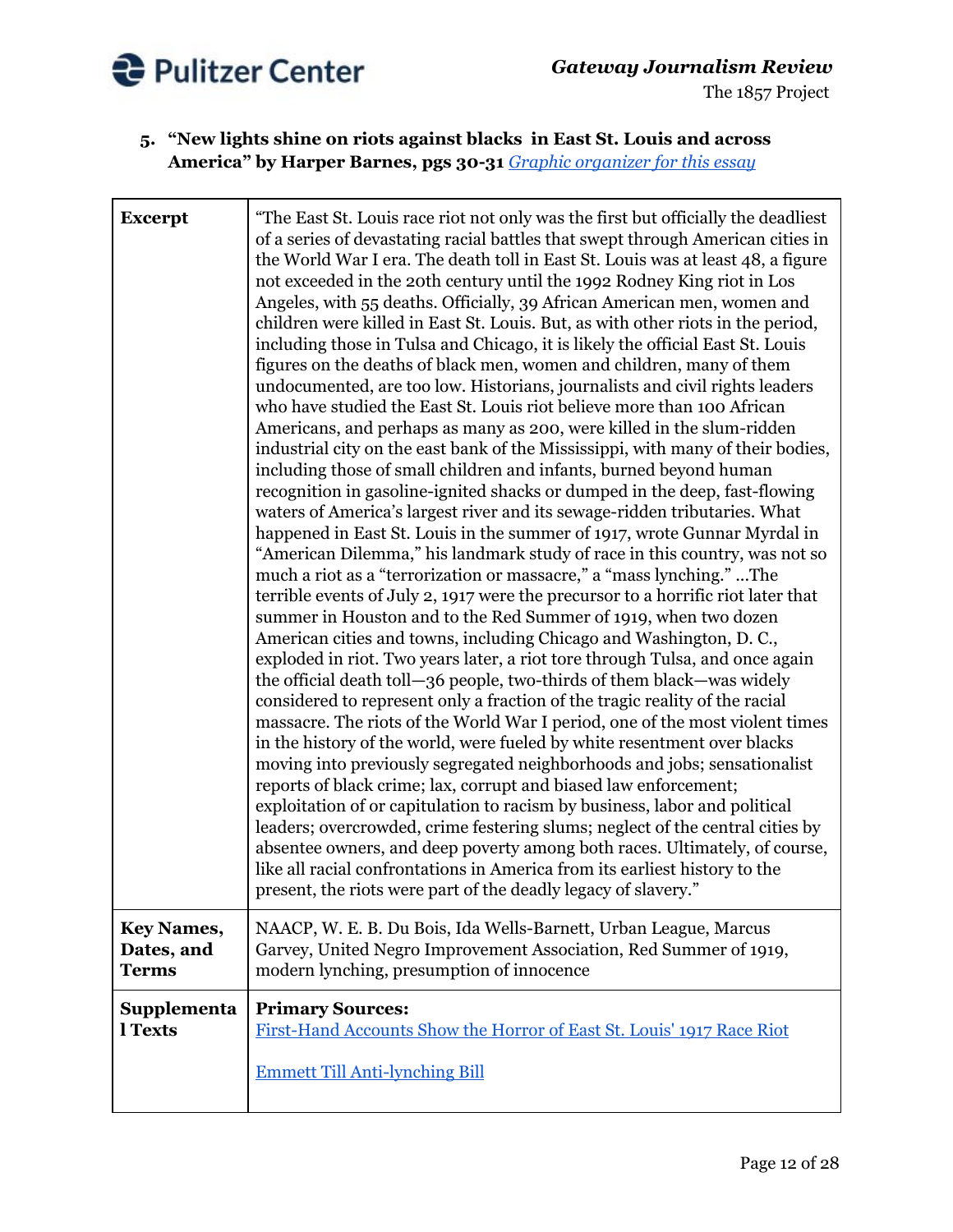

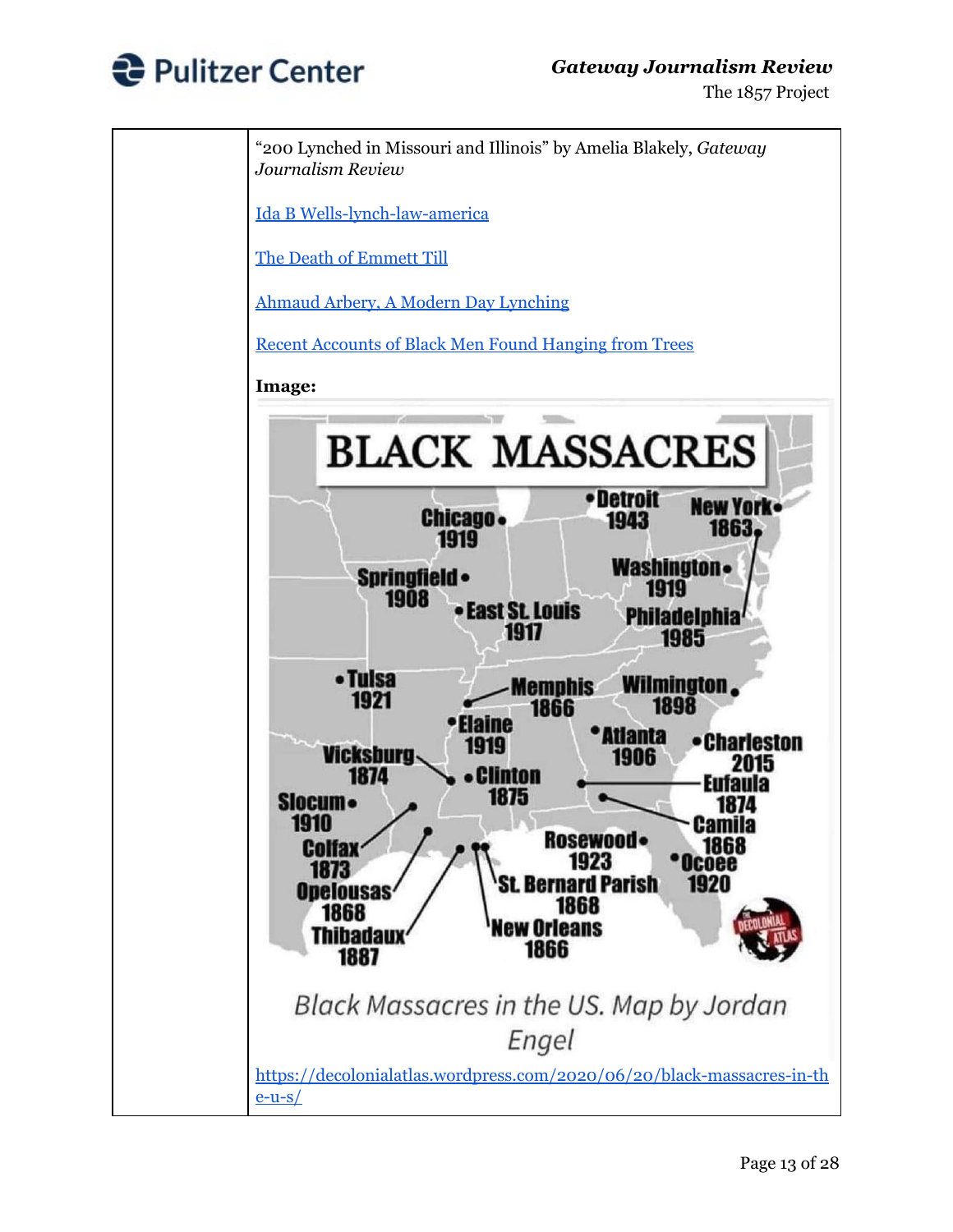

The 1857 Project

| Guiding<br><b>Questions</b>           | Why was the World War I era considered one of the most violent<br>times in the history of the world?<br>What is the difference between a riot and a massacre?<br>Why don't many U.S. history courses teach about race riots and/or<br>massacres?<br>Why do we need to learn about and face hard history?                                                                                                                                                                                                                                                                                                                                                                                                                                                                                                                         |
|---------------------------------------|----------------------------------------------------------------------------------------------------------------------------------------------------------------------------------------------------------------------------------------------------------------------------------------------------------------------------------------------------------------------------------------------------------------------------------------------------------------------------------------------------------------------------------------------------------------------------------------------------------------------------------------------------------------------------------------------------------------------------------------------------------------------------------------------------------------------------------|
| <b>Discussion</b><br><b>Questions</b> | History shows that Black men were the majority of those lynched in Illinois<br>and Missouri, many accused of murder or rape. However, this tactic was<br>widely used in other areas to justify massacres and lynchings of Black men,<br>women, and children. As written by Amelia Blakely, "There were no trials.<br>The accusations were tried in the court of public opinion. The verdict was<br>always guilty and followed by an execution." In what ways are these<br>historical trends evident in recent events and incidences of race-based<br>conflicts? How is "the court of public opinion" still being used to execute<br>Black people?<br>How do modern day lynchings and the "court of public opinion" conflict<br>with the concept of "presumption of innocence," a bedrock of the U.S.<br>criminal justice system? |

# **6. "The Clayton conundrum" by Richard H. Weiss, pgs 54-58** *Graphic [organizer](https://docs.google.com/document/d/1NDHoiV193GPTQuoFTJPUpdBW7HicYo6zC1xF7K9uBXs/edit) for this [essay](https://docs.google.com/document/d/1NDHoiV193GPTQuoFTJPUpdBW7HicYo6zC1xF7K9uBXs/edit)*

| <b>Excerpt</b>                                  | "Overall, they say their police department is one of the best and most<br>highly-trained in the region, and that training includes instruction on<br>identifying and mitigating racial bias. And yet with all that said, city<br>officials decided to create a Community Equity Commission to address race<br>relations and other matters aimed at making Clayton a more welcoming<br>and inclusive community. They start by dealing with an incontrovertible<br>fact. Clayton is home to very few African Americans. Officially the latest<br>census estimate puts African Americans at 7% of Clayton's population at<br>just over 17,000. But that percentage is a bit misleading in that it includes<br>residents of the St. Louis County Jail, and short-term residents like those<br>residing in Washington University's dorms. So the long-term black<br>population is likely close to 3%. It had not always been that way. For nearly<br>a hundred years, and until the early 1960s, Clayton had been home to a<br>thriving African American community. Then civic leaders and government<br>officials, in the name of progress and development, made it all but<br>disappear." |
|-------------------------------------------------|----------------------------------------------------------------------------------------------------------------------------------------------------------------------------------------------------------------------------------------------------------------------------------------------------------------------------------------------------------------------------------------------------------------------------------------------------------------------------------------------------------------------------------------------------------------------------------------------------------------------------------------------------------------------------------------------------------------------------------------------------------------------------------------------------------------------------------------------------------------------------------------------------------------------------------------------------------------------------------------------------------------------------------------------------------------------------------------------------------------------------------------------------------------------------------------|
| <b>Key Names,</b><br>Dates, and<br><b>Terms</b> | Racial profiling, Ethnic minorities, Equity, Bias, Segregation /<br>desegregation, Redlining, Brown v. Board of Education decision of 1954                                                                                                                                                                                                                                                                                                                                                                                                                                                                                                                                                                                                                                                                                                                                                                                                                                                                                                                                                                                                                                             |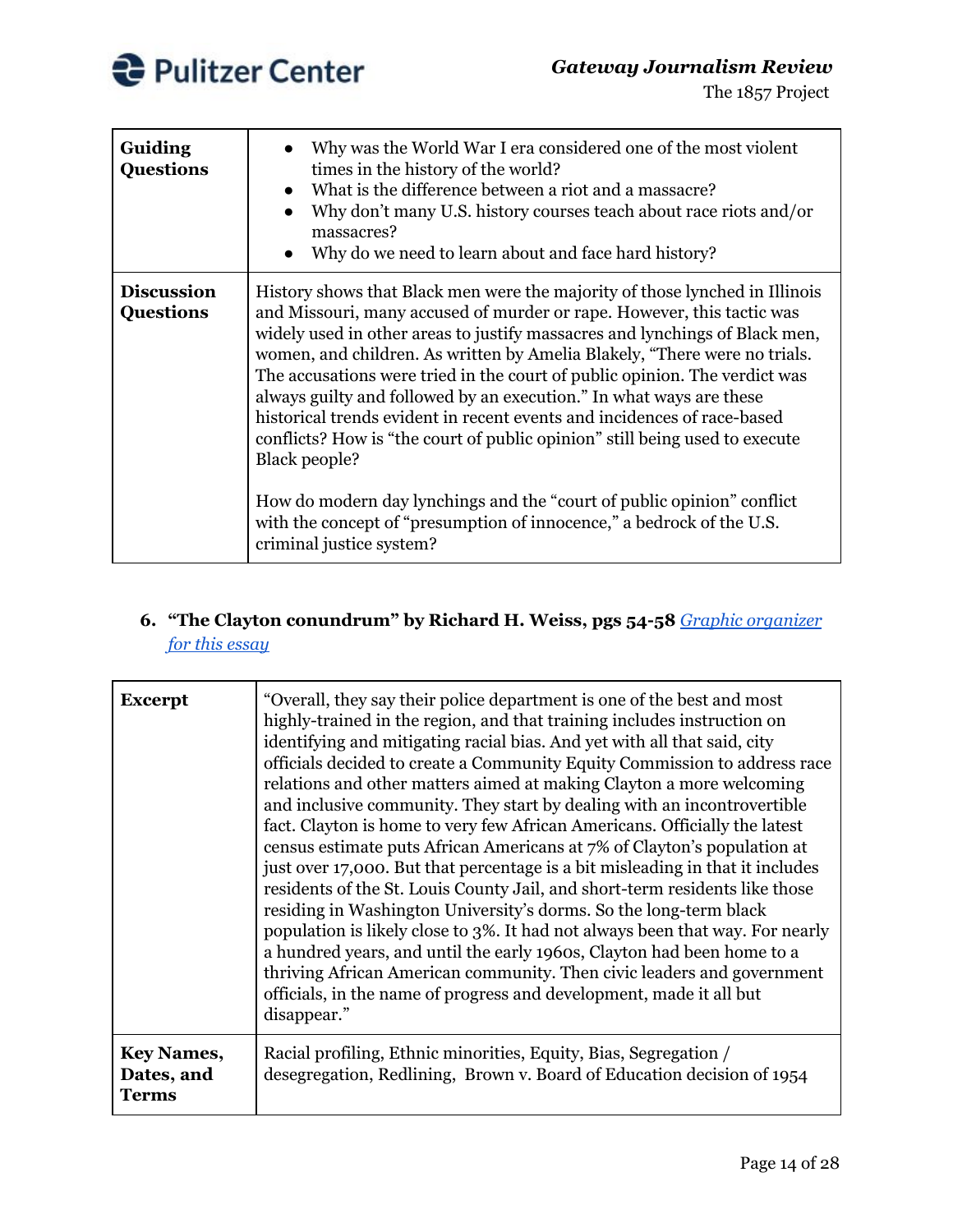

| Supplemental<br><b>Texts</b> | <b>Brown v. Board of Education</b>                                                                                                                                           |
|------------------------------|------------------------------------------------------------------------------------------------------------------------------------------------------------------------------|
|                              | Displaced & Erased                                                                                                                                                           |
|                              | Clayton and U City: Students' Perceptions of Two School Systems by<br>students Ian Feld and Zoe Yudovich, juniors from University City High<br>School in University City, MO |
|                              | <b>Schooling the System, from Silence is Not an Option with Don Lemon</b>                                                                                                    |
|                              | <u>"St. Louis School Desegregation Program Begins Its Long Wind Down"</u> by<br>Ryan Delaney, St. Louis Public Radio                                                         |
|                              | <u>"Clayton Was Once Home to a Thriving African-American Neighborhood.</u><br>Now, It's Little-known History." by Kelly Moffitt, St. Louis Public Radio                      |
|                              | The Equity Issue of the CHS Globe Online                                                                                                                                     |
| Guiding<br><b>Questions</b>  | How were residency zoning laws and real estate practices used to<br>perpetuate segregation?                                                                                  |
|                              | How does the reality of the African American experience in many<br>"progressive" communities contradict their reputations and perceptions?                                   |
|                              | How does the history of a city impact its residents and influence its<br>popularity?                                                                                         |

# **7. "Did St. Louis find a way to end the civil war over 'Lost Cause' monuments?" by Robert Joiner, pgs 59-61**

| <b>Excerpt</b> | "The plain truth of the matter," scholar W.E.B. Du Bois wrote in Crisis       |
|----------------|-------------------------------------------------------------------------------|
|                | Magazine in 1931, is that an appropriate inscription of any of the            |
|                | monuments might read: "sacred to the memory of those who fought to            |
|                | Perpetuate Human Slavery." On the other hand, his observation overlooks       |
|                | the millions of Americans who genuinely think about the Civil War in a        |
|                | different context. Their feelings make real the agony on the faces on statues |
|                | like the one that once sat in Forest Park. Who can say that the family        |
|                | depicted in bronze in that concrete slab didn't foretell stories of ordinary  |
|                | people worrying about the loss of loved ones, unidentified in death, left to  |
|                | rot on battlefields or dropped into unmarked graves or trenches. To some of   |
|                | these families, the monuments dotting the landscape probably are less an      |
|                | abstraction but a concrete (pardon the pun) source of comfort and closure     |
|                | for their losses. Of course, it might have made a world of difference if      |
|                | etchings on these monuments or plaques had at least acknowledged Du           |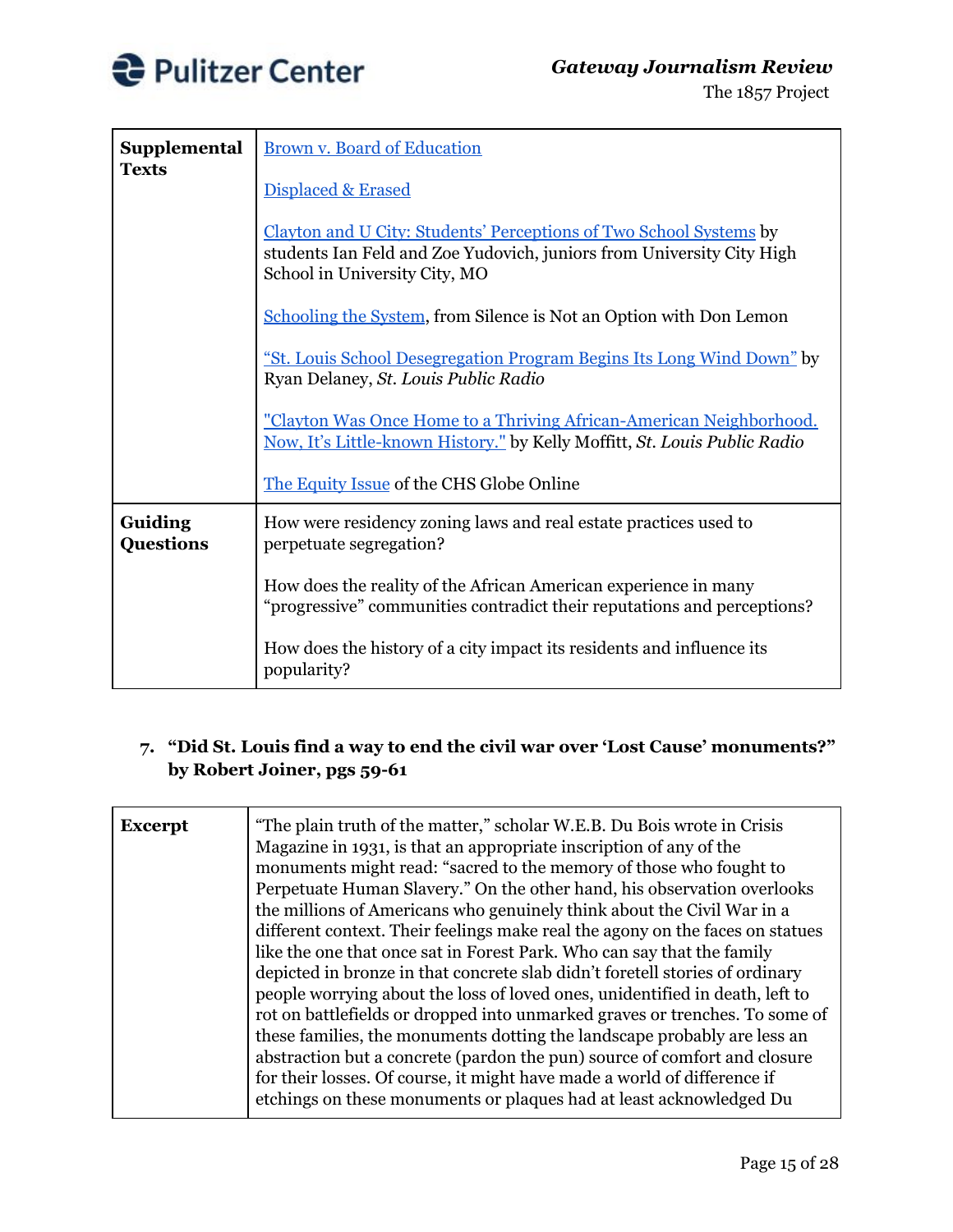

|                                                 | Bois' point that slavery was at the heart of the war. Trout seems hopeful that<br>both sides can learn and appreciate why these artifacts exist and save them,<br>whether they acknowledge slavery or not. When he thinks about<br>monuments, which is often, Trout says he tends to recall a favorite<br>preservation quote, which says "through interpretation comes<br>understanding, through understanding comes appreciation, through<br>appreciation comes preservation."                                                                                                                                  |
|-------------------------------------------------|------------------------------------------------------------------------------------------------------------------------------------------------------------------------------------------------------------------------------------------------------------------------------------------------------------------------------------------------------------------------------------------------------------------------------------------------------------------------------------------------------------------------------------------------------------------------------------------------------------------|
| <b>Key Names,</b><br>Dates, and<br><b>Terms</b> | Confederacy, Monument, "Lost Cause" propaganda/ideology, United<br>Daughters of the Confederacy, Reconstruction, Confederate Monument<br>Association                                                                                                                                                                                                                                                                                                                                                                                                                                                             |
| Supplementa<br>l Texts                          | <b>Primary Sources:</b><br><b>Monumental Conversations, from Silence is Not an Option with Don Lemon</b><br><b>Videos:</b><br><u>How Textbooks Were Used to Shape Understanding of the Confederacy</u><br><b>Images:</b><br>Confederate Monuments and Black Lynchings by Year<br>The "Nadir"<br>180<br>45<br>te Nestro.<br>American Life<br>and Thought<br>1927<br>160 1877<br>1901<br>40<br>140<br>35<br>ADIR 1877-1951<br>120<br>30<br>Dr. Rayford Logan<br>Dr. Rayford W. Logan<br><b>Historian</b><br>Monuments<br>Monuments<br>Lynchings<br>100<br>Published, 1954<br>80<br>15<br>60<br>40<br>10<br>20<br>5 |
|                                                 | $\theta$<br>1900<br>1910<br>1960<br>1890<br>1920<br>1940<br>1950<br>1880<br>1930<br>1970<br>-Lynchings<br>-Monuments<br>u/juddbagley<br>Lynchings: http://famous-trials.com/legacyftrials/shipp/lynchingyear.html<br>Monuments: Southern Poverty Law Center<br>This is a synthesis of three different sources: The lynching numbers are<br>derived from Famous Trials by Professor Douglas O. Linder. Data on<br>monuments is from the Southern Poverty Law Center. The Nadir is from<br>Rayford Logan. Photo from the American Historical Association.                                                          |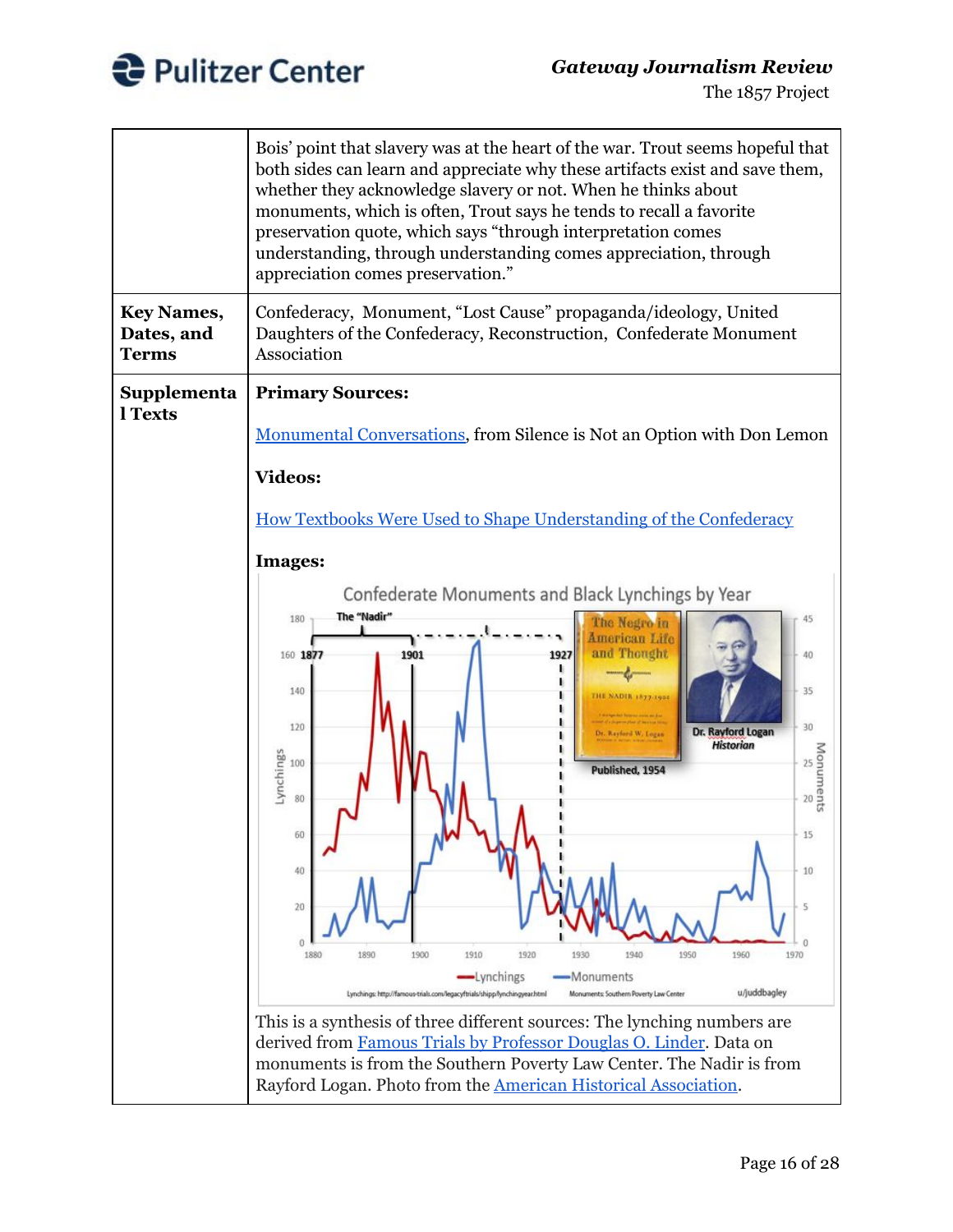

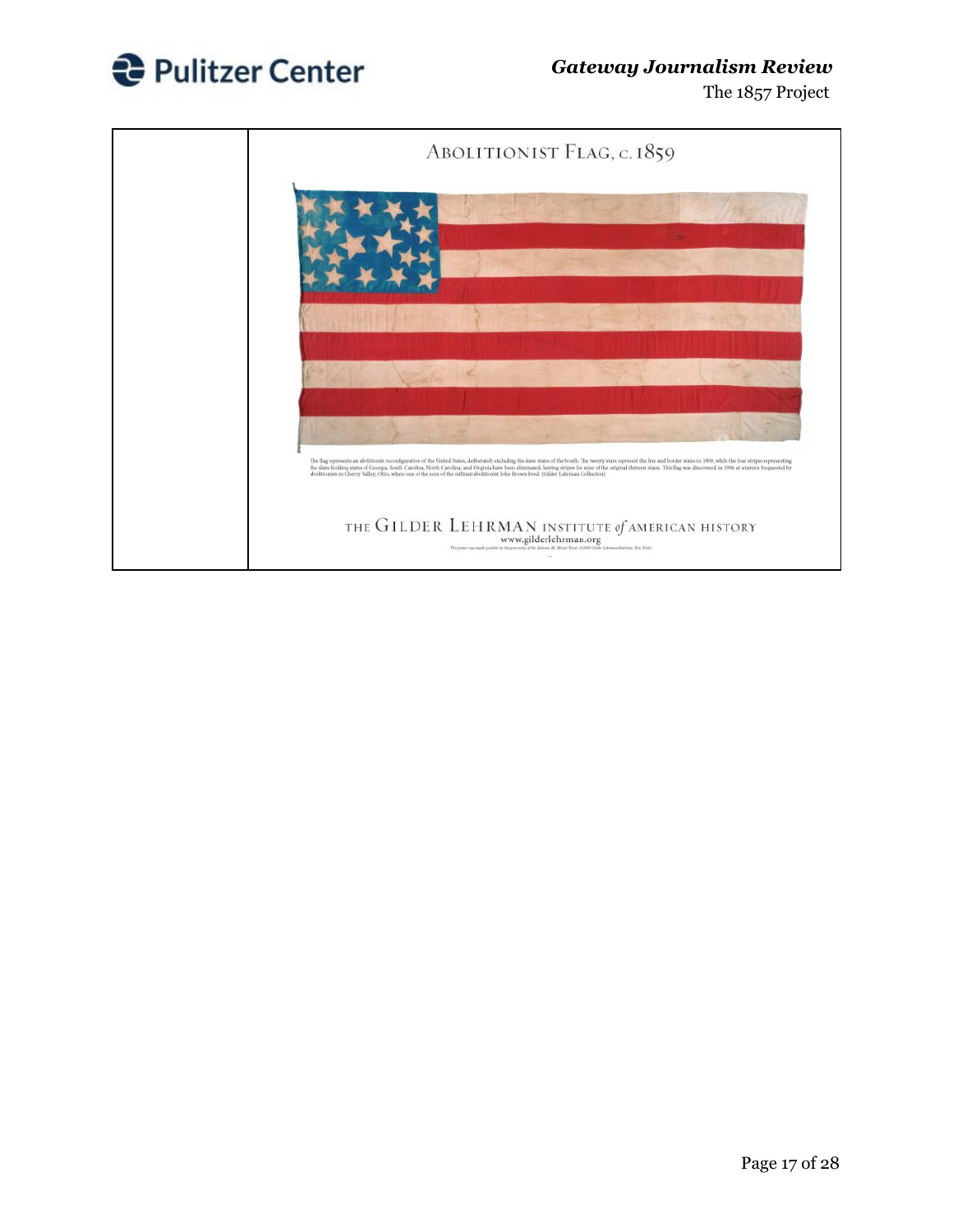

|                                       |                                                                                                           | <b>The History of Confederate Flags</b>                                                                                                                                                                                                                                                                                                                                                                                                                                            |
|---------------------------------------|-----------------------------------------------------------------------------------------------------------|------------------------------------------------------------------------------------------------------------------------------------------------------------------------------------------------------------------------------------------------------------------------------------------------------------------------------------------------------------------------------------------------------------------------------------------------------------------------------------|
|                                       |                                                                                                           | "Stars and Bars": 1861-1863<br>This was the original flag. It was made to<br>look similar to the Union Flag. Individual<br>states had their own flag and battle flag.                                                                                                                                                                                                                                                                                                              |
|                                       |                                                                                                           | "Stainless Banner": 1863-1865<br>The next flag featured the battle flag of<br>Robert E Lee in Northern Virginia. The white<br>space represented the superiority of the<br>white race                                                                                                                                                                                                                                                                                               |
|                                       |                                                                                                           | "Blood-Stained Banner": 1865<br>The second flag looked like a white flag of<br>surrender so they added a red stripe. This<br>was the final Confederate flag.                                                                                                                                                                                                                                                                                                                       |
|                                       |                                                                                                           | What is this then?<br>This is a version of Robert E Lee's battle flag that<br>was later adopted as the Naval Jack. Many<br>historians argue that this flag was rarely<br>used because it was so niche. The flag<br>started to be used in 1904 by Confederate vets,<br>but only became popular after states flew it<br>at their capitals to support segregation laws during the Civil Rights era in<br>Dixiecrat states and is now used as a symbol of white supremacy nation wide. |
| Guiding<br><b>Questions</b>           | War?<br>and write the history of the war?<br>$\bullet$<br>$\bullet$<br>Confederate monuments and symbols? | What role did slavery play in the Civil War?<br>How were textbooks used to influence the perception of the Civil<br>How did the losing side of the Civil War get to control the narrative<br>How do symbols like flags and monuments wield power over people?<br>What feelings and connotative meanings are connected with<br>Why is the Confederacy so hotly contested?                                                                                                           |
| <b>Discussion</b><br><b>Questions</b> | their meaning?                                                                                            | How do Confederate symbols influence the region in which you live?<br>How does changing the location of Confederate monuments change                                                                                                                                                                                                                                                                                                                                               |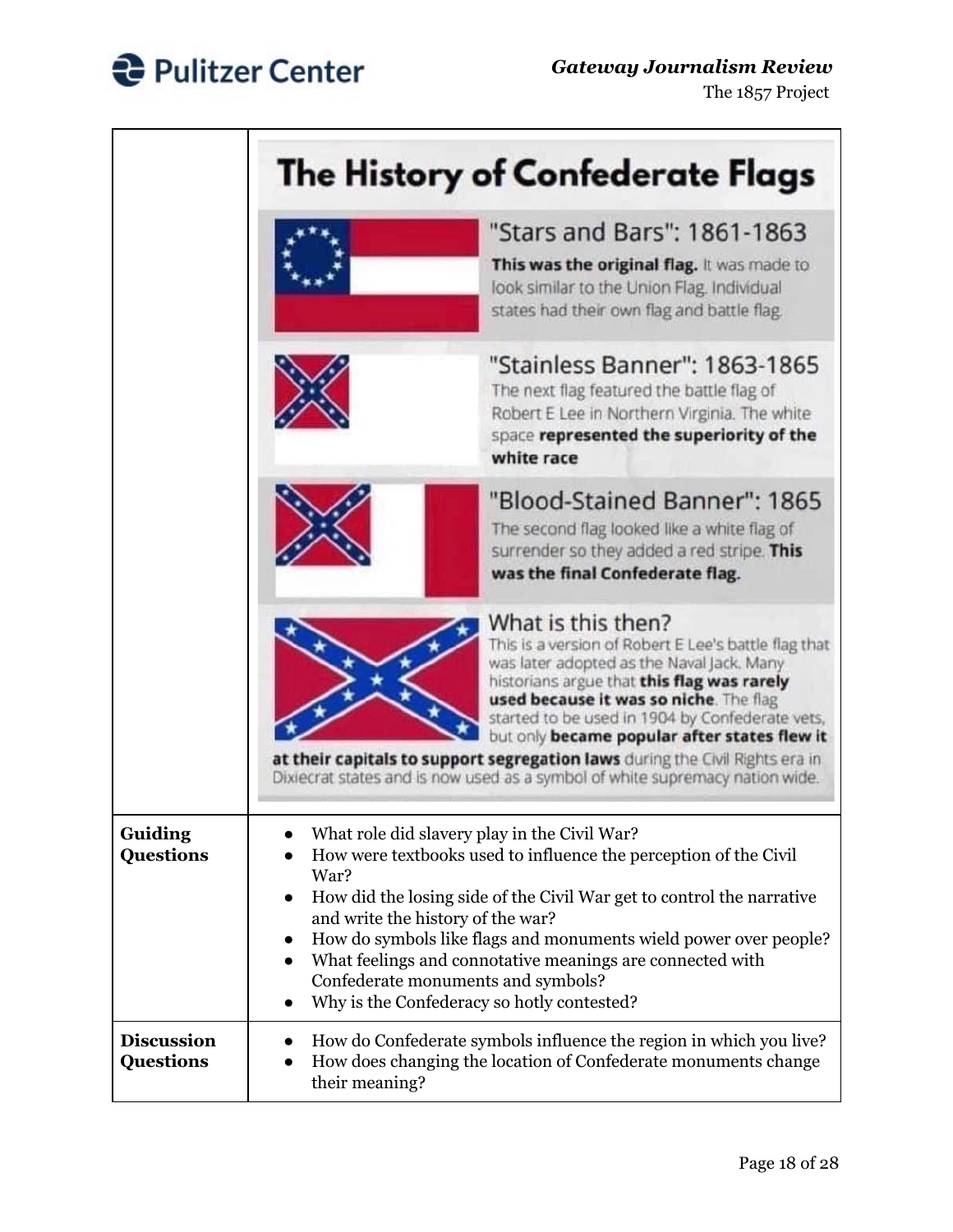



|                          | Why is the claim that the Confederacy was based on upholding<br>states' rights rather than preserving slavery a controversial concept?<br>Many proponents of the Confederacy argue their motives for<br>$\bullet$<br>preserving Civil War iconography are based solely on "heritage, not<br>hate." Why is this contentious?<br>• What is the connection between statues, flags, other Confederate<br>items, and white supremacy? |  |
|--------------------------|----------------------------------------------------------------------------------------------------------------------------------------------------------------------------------------------------------------------------------------------------------------------------------------------------------------------------------------------------------------------------------------------------------------------------------|--|
| <b>Writing</b><br>Prompt | Develop a thorough and well-evidenced response to defend, challenge, or<br>qualify the agreement between the city of St. Louis and the Civil War<br>Museum to resolve the debate over the Confederate monument. Do you<br>think this approach presents a good way forward for other cities to move<br>beyond controversy and let people on both sides find peace?                                                                |  |

# **8. "Looking back: Legacy of slavery limited opportunities at** *Post-Dispatch* **and beyond" by Linda Lockhart, pgs 62-64**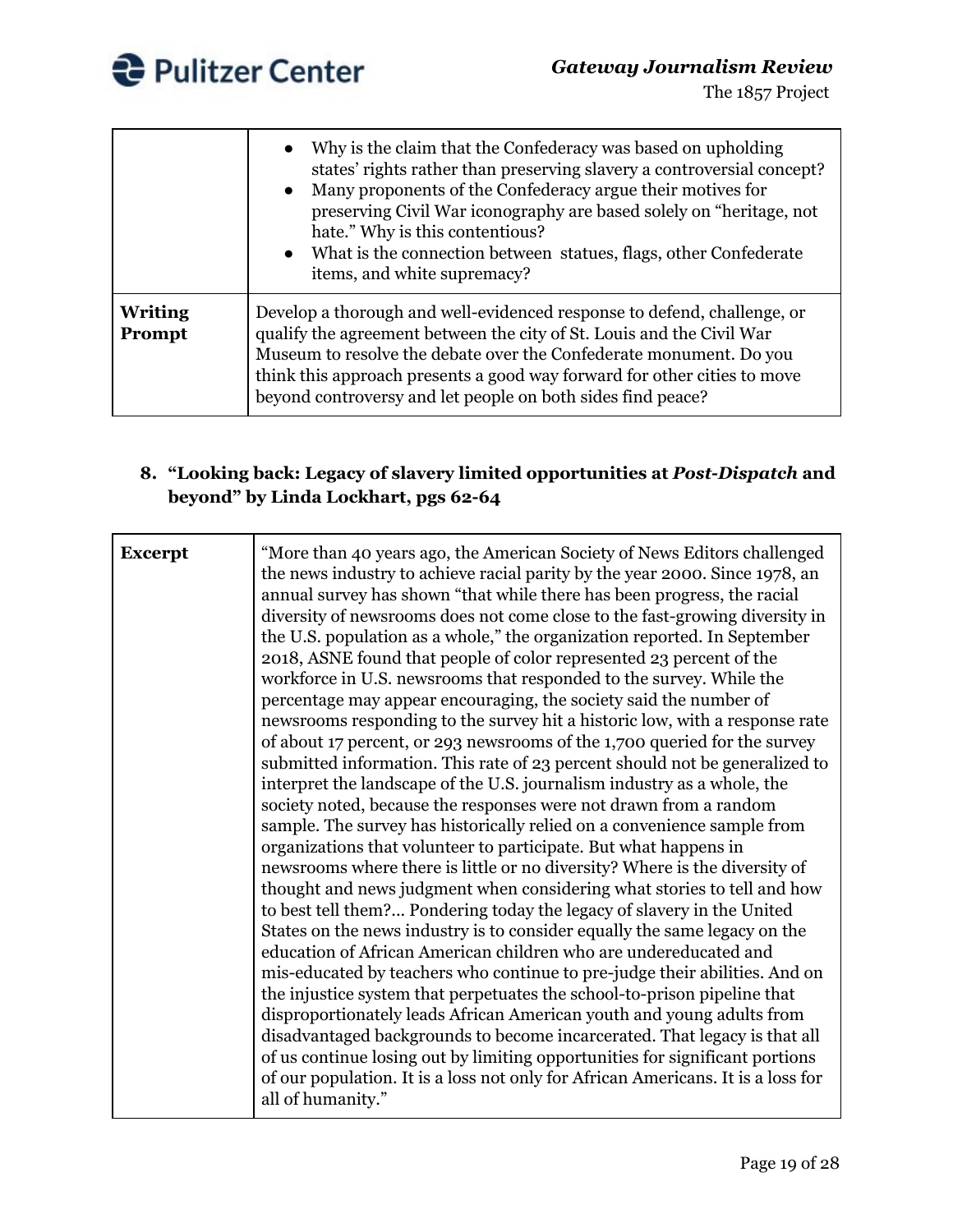

| <b>Key Names,</b><br>Dates, and<br><b>Terms</b> | Surname, Ancestors, Immigrants, Census data, Anti-literacy laws, African<br>diaspora, Phillis Wheatley, Ida B. Wells Barnett |                                                                                                                                                                                                                                                                                                                                                                                                                                                                                                                                                                                                                                                                                                                                                                                                                                                                                                                                                                                                                                                                                                                                                                                                                                                                                                                                                                                                                                                                                                                                                                                                                                                                                                                                                                                                                           |
|-------------------------------------------------|------------------------------------------------------------------------------------------------------------------------------|---------------------------------------------------------------------------------------------------------------------------------------------------------------------------------------------------------------------------------------------------------------------------------------------------------------------------------------------------------------------------------------------------------------------------------------------------------------------------------------------------------------------------------------------------------------------------------------------------------------------------------------------------------------------------------------------------------------------------------------------------------------------------------------------------------------------------------------------------------------------------------------------------------------------------------------------------------------------------------------------------------------------------------------------------------------------------------------------------------------------------------------------------------------------------------------------------------------------------------------------------------------------------------------------------------------------------------------------------------------------------------------------------------------------------------------------------------------------------------------------------------------------------------------------------------------------------------------------------------------------------------------------------------------------------------------------------------------------------------------------------------------------------------------------------------------------------|
| Supplemental<br><b>Texts</b>                    | "Ida B. Wells won the Pulitzer. Here's why that matters." by Sarah L. Silkey<br>in the Washington Post                       |                                                                                                                                                                                                                                                                                                                                                                                                                                                                                                                                                                                                                                                                                                                                                                                                                                                                                                                                                                                                                                                                                                                                                                                                                                                                                                                                                                                                                                                                                                                                                                                                                                                                                                                                                                                                                           |
|                                                 | <b>Images:</b>                                                                                                               |                                                                                                                                                                                                                                                                                                                                                                                                                                                                                                                                                                                                                                                                                                                                                                                                                                                                                                                                                                                                                                                                                                                                                                                                                                                                                                                                                                                                                                                                                                                                                                                                                                                                                                                                                                                                                           |
|                                                 | Anicle by "Jola" that<br>appeared in the New York<br>Freeman on January 15,<br>1887                                          | "Iola" on Discrimination.<br>From the American Baptist.<br>We howl about the di-crimination exer-<br>cised by other races, unmindful that we are<br>guilty of the same thing. The spirit that<br>keeps Negroes out of the coll-ges and<br>places him by himself, is the same that<br>drives him in the smoking car; the spirit<br>that makes colared men run excursions with<br>"a separate car for our white friends,"<br>etc., provides separate seats for them when<br>they visit our concerts, exhibitions, etc., is<br>the same that sends the Negro to theatre and<br>church galleries and second class waiting<br>rooms; the feeling that prompts colored<br>barbers, h t-I keepers and the like to r-fuse<br>accommodation to their own color is the<br>momestum that sends a Negro right about<br>when he prewnts him-elf at any similar first-<br>class establishment run by white men; the<br>shortsightedness that insists on separate<br>Knights of Labor Assemblies for colored<br>men, is the same power that forces<br>them into separate Masonic and Odd Fel-<br>low lodges. Consciously and unconsciously<br>we do as much to widen the breach aiready<br>existing and to keep prejudice alive as the<br>other race. There was not a separate scho I<br>in the State of California until the colored<br>people a-k-d for it. To say we wish to be to<br>ourse ves is a tacit acknowledgement of the<br>inferiority that they take for granted any-<br>way. The ignorant man who is so short-<br>sighted has some excuse, but the man or<br>men who deliberat-ly yi-ld or barter the<br>birthright of the race for money, position,<br>sel'-aggrandiz-ment in any form, deserve<br>and will rec ive the contumely of a race<br>made wise by exp risnce.<br><b>IOLA.</b><br>Memphis, Tean., Dec. 28. 1886 |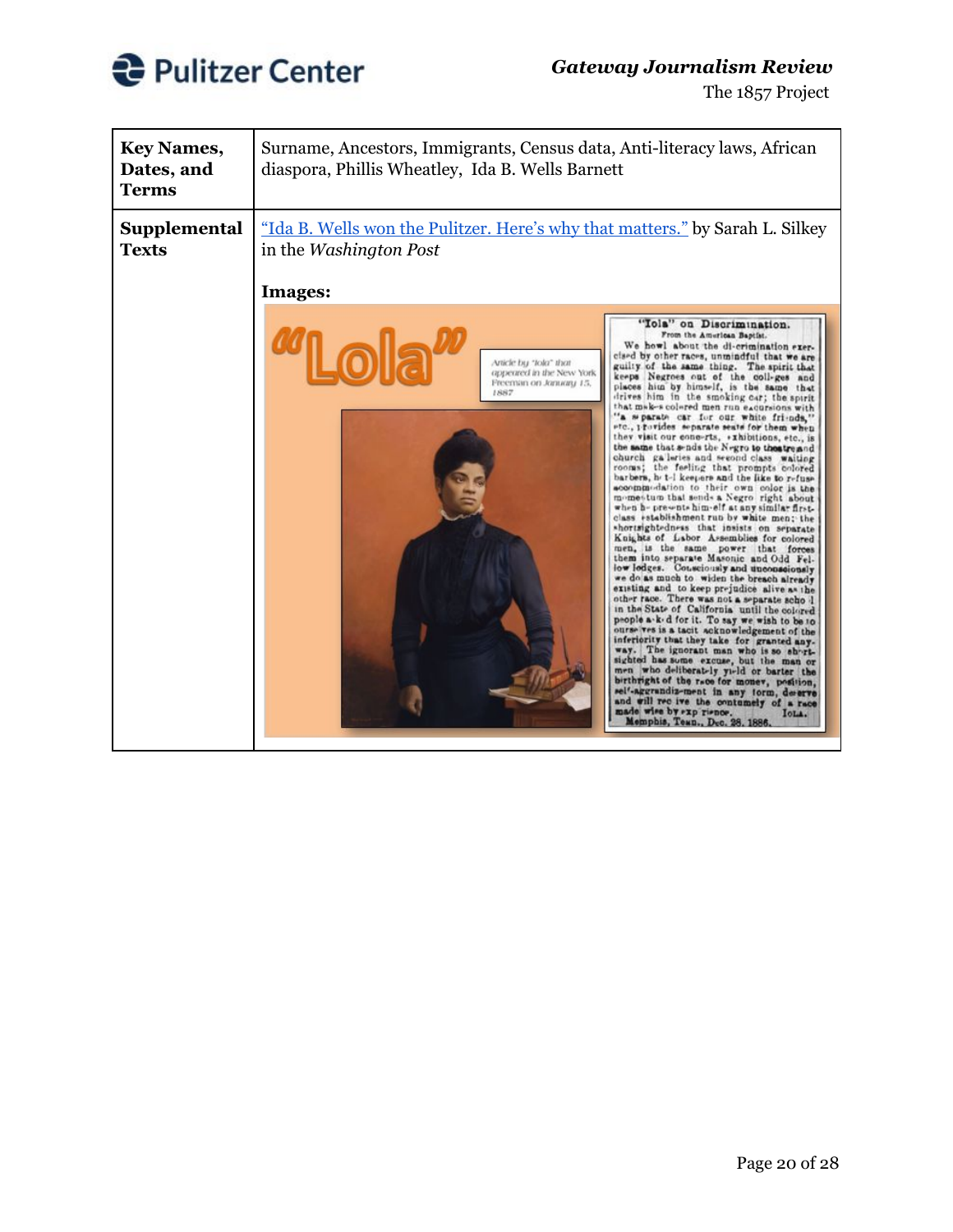

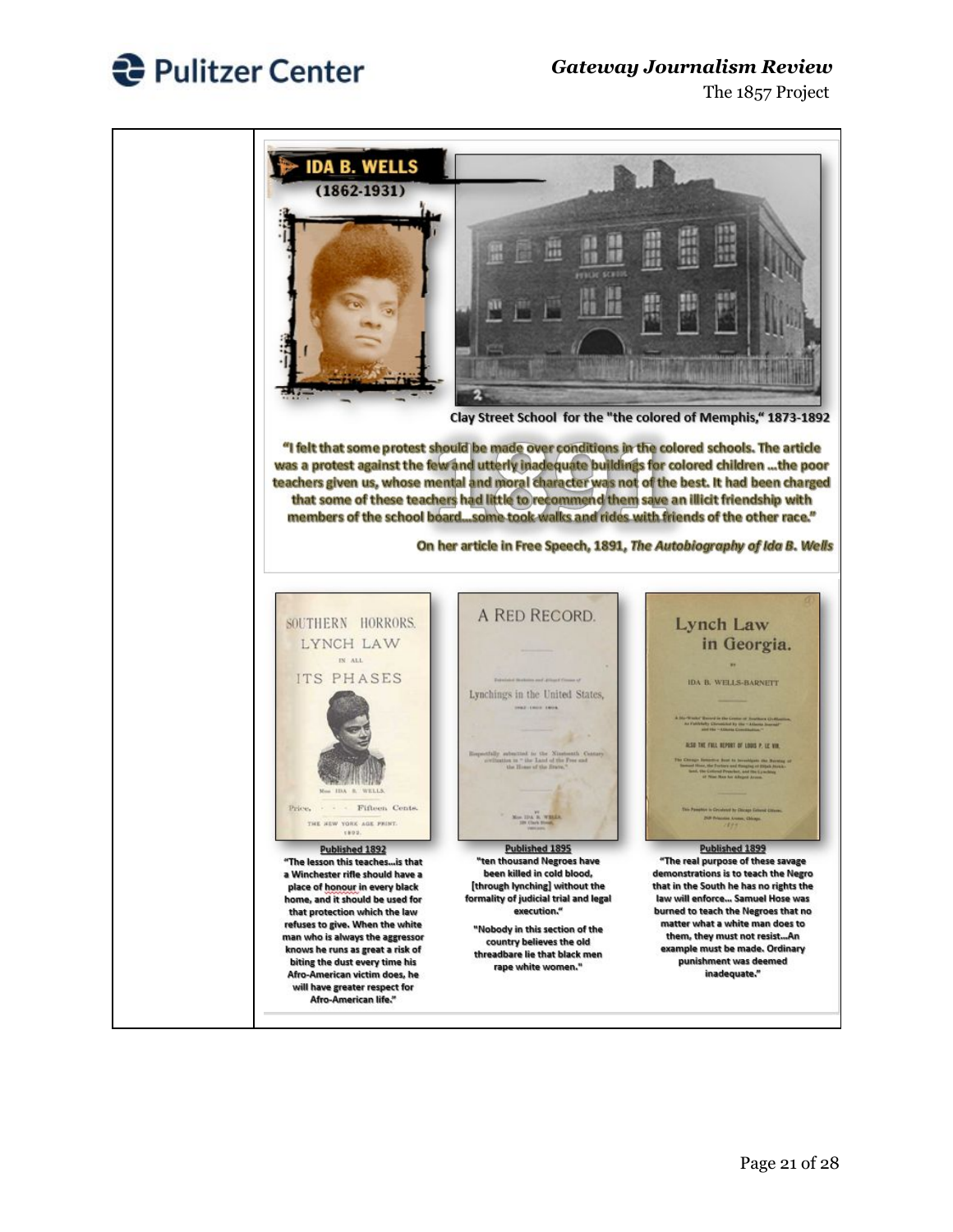

The 1857 Project

|                             | <b>IDA B. WELLS</b><br>$(1862-1931)$<br>"There is only one thing left we<br>can do; save our money and leave<br>a town which will neither protect<br>our lives and property, nor give us<br>a fair trial in the courts, but take us<br>out and murders is in cold blood<br>when accused by white persons."<br>Wells, Free Speech, Aug. 1892<br>Picture of the bodies of Mour, Stewart, and McDowell, from the Memphis Appeal-<br>Avalanche, 10 March 1892                                                                                                       | A BLOODY RIOT.<br>Deputies Shot By Negroes.<br>A Horrible Affair at the Curve Late<br>Last Night.<br>A Nest of Outlaws Disturbed and<br>Shotguns Fired at Officers.<br>Three of Them Very Seriously Hurt<br>By the Bullets.<br>Deputy Sheriffs Cole, Harold and<br>Yerger the Suffering Victims.<br>Thirteen of the Black and Bloody-<br>Handed Miscreants Arrested.<br>The Condition of Deputy Sheriff Cole Very<br>erious---The Others Will Recover-<br>A Large Lot of Weapons Captured.<br>The Dive Long Known as a Dis-<br>turbance Breeder-A Full<br>Account of the Affair.<br><b>Excerpt from The Memphis</b><br><b>Appeal following the</b><br>attack on the People's<br>Grocery 9 March 1892 |
|-----------------------------|-----------------------------------------------------------------------------------------------------------------------------------------------------------------------------------------------------------------------------------------------------------------------------------------------------------------------------------------------------------------------------------------------------------------------------------------------------------------------------------------------------------------------------------------------------------------|------------------------------------------------------------------------------------------------------------------------------------------------------------------------------------------------------------------------------------------------------------------------------------------------------------------------------------------------------------------------------------------------------------------------------------------------------------------------------------------------------------------------------------------------------------------------------------------------------------------------------------------------------------------------------------------------------|
| Guiding<br><b>Questions</b> | What are some legacies of slavery that impact the present<br>experiences of African American families?<br>Why do those descended from enslaved people have difficulty<br>tracking their ancestral roots?<br>How were anti-literacy laws used to control enslaved people?<br>Why are Black journalists significant to the field of journalism and<br>to our society?<br>Why are diverse newsrooms important?<br>What connection does the legacy of slavery have with the news<br>industry, the education system, and the criminal justice system in<br>the U.S.? |                                                                                                                                                                                                                                                                                                                                                                                                                                                                                                                                                                                                                                                                                                      |

# **Reading Guide for The 1857 Project Student Perspective Essays**

*Gateway Journalism Review* invited students at Kirkwood and University City high schools to write essays inspired by the *New York Time Magazine*'s 1619 Project. The effort was part of an educational outreach effort sponsored by the Pulitzer Center on Crisis Reporting. The participants at Kirkwood are reporters and editors of the Kirkwood Call where Mitch Eden is the advisor; the students at University City are in Christina Sneed's AP English Language and Composition course.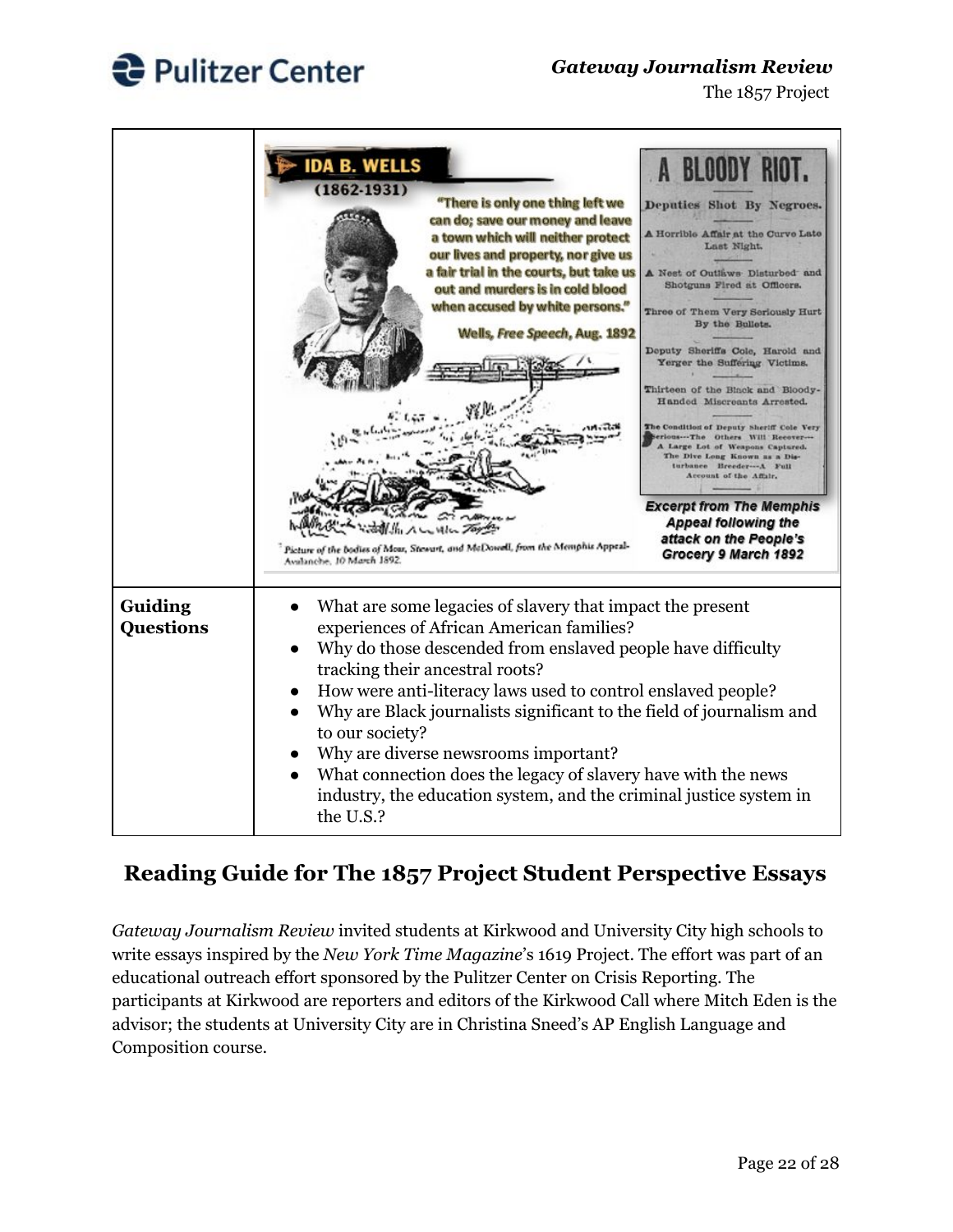

**1. "Can Missouri show political correctness, equality?" by Malcia Greene,** *Gateway Journalism Review***, pg. 64**

| <b>Excerpt</b>                        | "Missouri: The Show-Me State. One of these days it's bound to start living<br>up to its nickname, right? All I want is for someone to show me. Show me<br>that we're done taking what's not ours from minorities. Show me that we're<br>not robbing marginalized cultures of their customs and practices, rarely<br>acknowledging any historical context or the years and years of oppression<br>they endured. Show me that good ole suburban St. Louis can rise above<br>such blunt injustice. Go on, I'm waiting."                                                                       |  |
|---------------------------------------|--------------------------------------------------------------------------------------------------------------------------------------------------------------------------------------------------------------------------------------------------------------------------------------------------------------------------------------------------------------------------------------------------------------------------------------------------------------------------------------------------------------------------------------------------------------------------------------------|--|
| <b>Extension</b><br><b>Activities</b> | The State of Missouri has an unofficial slogan as "The Show Me State," but<br>the official motto is: "Salus Populi Suprema Lex Esto," which means, "Let<br>the welfare of the people be the supreme law." Consider the purpose of a<br>slogan or motto, and analyze the repetition of the command, "Show me!"<br>throughout the student's essay. Develop a thorough response to explain the<br>juxtaposition between what is said and done within this student's<br>community.<br>Reflect upon similar contradictions existing within your community and                                   |  |
|                                       | create a photo essay to share the emotions of your story using a series of<br>photographs.                                                                                                                                                                                                                                                                                                                                                                                                                                                                                                 |  |
|                                       | How to Create a Photo Essay:                                                                                                                                                                                                                                                                                                                                                                                                                                                                                                                                                               |  |
|                                       | It's important to figure out what your message is and shoot with a<br>1.<br>purpose.<br>2. Make sure you have a wide variety of images. With a large collection<br>of images to choose from, photographing everything can give you a                                                                                                                                                                                                                                                                                                                                                       |  |
|                                       | wide pool to choose from.<br>Be a ruthless photo editor. Your editing process should be blunt. If a<br>3.<br>shot is beautiful but won't work in your essay, don't use it. However,<br>don't edit any images on the same day you shoot; it'll be easier to be<br>objective if you let a little time pass between shooting and editing.                                                                                                                                                                                                                                                     |  |
|                                       | Choose your top 10 images making sure each photo serves your<br>4.<br>original concept for the story.                                                                                                                                                                                                                                                                                                                                                                                                                                                                                      |  |
|                                       | Ask for outside input. Get a trusted friend to help you: Give them<br>5.<br>the top 100 photos and a written description of the overall story,<br>and let them select what they think are the top 10 photos. Compare<br>how their choices align with the 10 photos you selected. Where did<br>they differ? Ask your friend why they chose photos that were<br>different than yours, making sure you listen to what they say<br>without arguing about any of their choices; your job is to listen and<br>understand what they saw in the images, and why they made the<br>choices they did. |  |
|                                       | Make your final selections. Keeping in mind your discussion with<br>6.                                                                                                                                                                                                                                                                                                                                                                                                                                                                                                                     |  |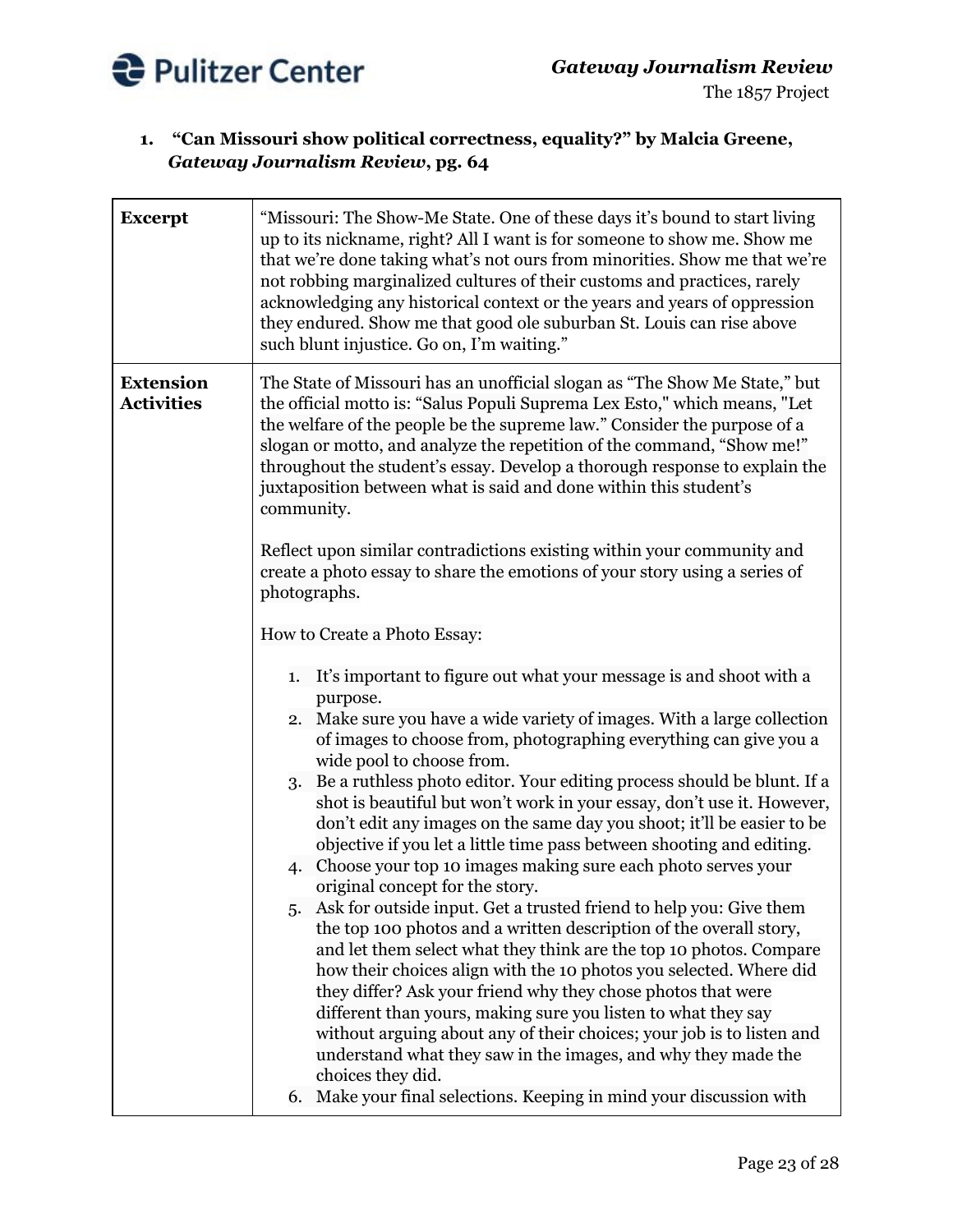

|              | your trusted friend, make your final selections for the 10 best<br>images that tell your story.<br>7. Write captions for your final 10 images to enhance your visual<br>narrative. If you feel like your images could use some text, add it.<br>However, if you think the images can stand on their own, then you<br>can present them as they are.<br>Additional resource: how-to-create-a-photo-essay |
|--------------|--------------------------------------------------------------------------------------------------------------------------------------------------------------------------------------------------------------------------------------------------------------------------------------------------------------------------------------------------------------------------------------------------------|
| Supplemental | The History of Missouri's Slogan                                                                                                                                                                                                                                                                                                                                                                       |
| <b>Texts</b> | <b>Missouri's Seal</b>                                                                                                                                                                                                                                                                                                                                                                                 |

- **2. "Redlining's long lasting mark" by Rachel Finan,** *Gateway Journalism Review***, pg. 65**
- **3. "Northside Knights" by Emma Lingo,** *Gateway Journalism Review***, pg. 69**

| <b>Excerpt from</b><br><b>Rachel Finan</b> | "In his report, "The Making of Ferguson," Richard Rothstein, historian and<br>author of "The Color of Law," said that events reflecting this racial tension,<br>such as the shooting of Michael Brown, are largely a result of years of<br>housing policies such as zoning and redlining, the refusal of mortgages and<br>insurance based on race, and its effects on those areas. Dr. Jason Purnell,<br>associate professor at Washington University, said these problems in<br>residential segregation have been an issue in St. Louis for quite a while, and<br>have been shown through old state and federal acts that still have a role in<br>the opportunity given to certain areas. "[St. Louis] had a longer period for<br>racism to [develop], and it was aided and abetted by the government, and<br>local agencies like banks and insurance companies that helped to<br>perpetuate it," Purnell said. "[The percentage of poverty] creates a vicious<br>cycle of disinvestment and disability for people to access [opportunities.]"<br>According to a 2014 study by For the Sake of All, a report on the health of<br>African Americans in St. Louis, there was a 18-year difference in life<br>expectancy depending on which side of the city you lived in St. Louis.<br>Purnell said this isn't due to the individual's efforts, but the situation of life<br>they've been put in." |
|--------------------------------------------|---------------------------------------------------------------------------------------------------------------------------------------------------------------------------------------------------------------------------------------------------------------------------------------------------------------------------------------------------------------------------------------------------------------------------------------------------------------------------------------------------------------------------------------------------------------------------------------------------------------------------------------------------------------------------------------------------------------------------------------------------------------------------------------------------------------------------------------------------------------------------------------------------------------------------------------------------------------------------------------------------------------------------------------------------------------------------------------------------------------------------------------------------------------------------------------------------------------------------------------------------------------------------------------------------------------------------------------------------------------------------------------------------|
| <b>Excerpt from</b><br><b>Emma Lingo</b>   | "Before 1948, realtors reserved the northside of St. Louis for people of<br>color. Laws blocked off a section of the city to contain the growing<br>population of foreigners and black Americans in one place–away from<br>white people. The segregation and isolation of blacks resulted from racially<br>restrictive covenants at first and then redlining. Both practices are now<br>outlawed. Anyone driving down Delmar Blvd. can see the split caused by<br>the former redlined road. North Side Community School sits north of<br>Delmar, in the area once redlined for people of color and now housing a<br>predominantly black population. After a decade of growth, the school<br>reigns as the number one charter and open-enrollment school in the St.                                                                                                                                                                                                                                                                                                                                                                                                                                                                                                                                                                                                                                |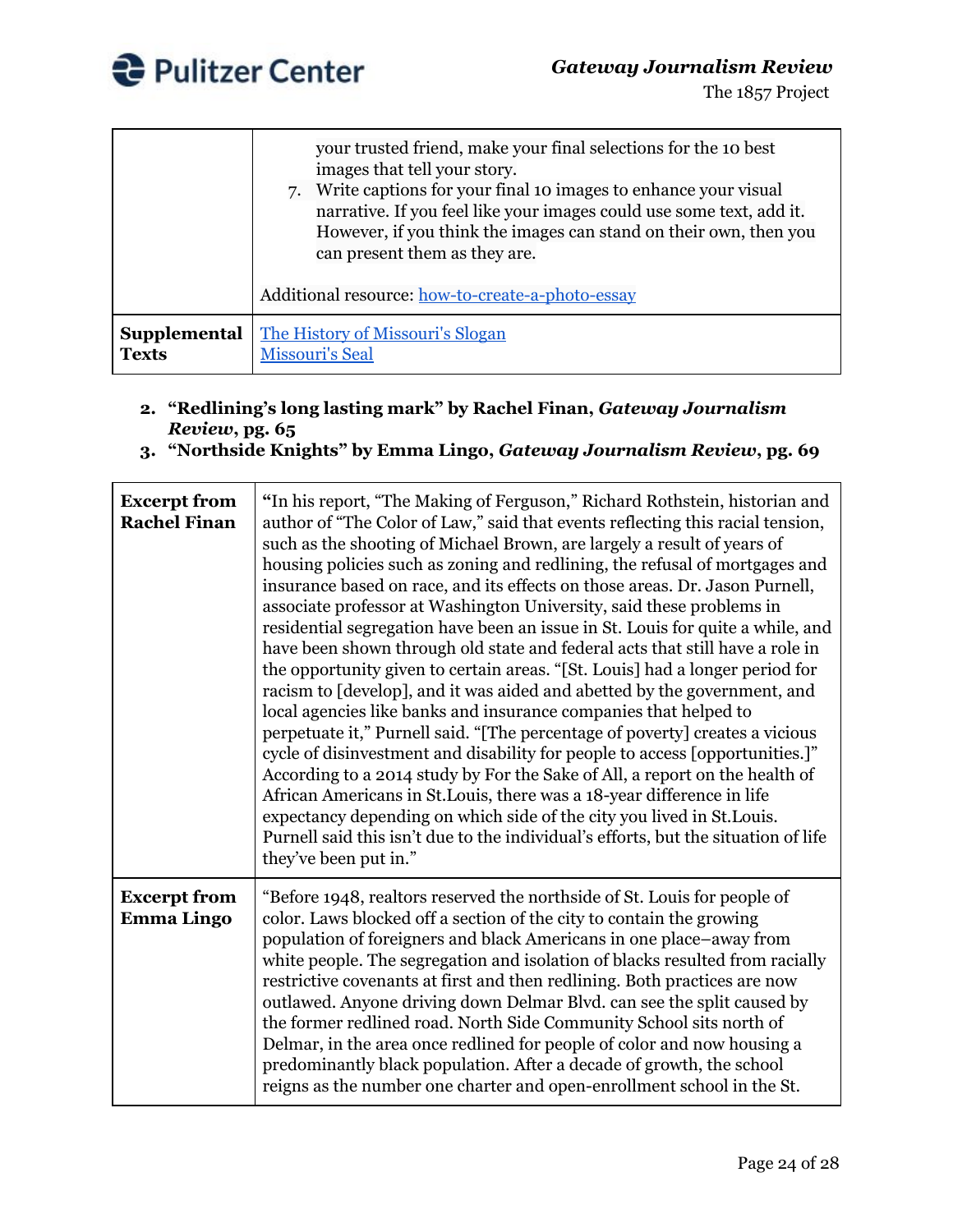

|                                       | Louis region, the second best charter school in Missouri, and is within the<br>top 10% of charter schools across America."                                                                                                                                                                                                                                                                                                                                  |
|---------------------------------------|-------------------------------------------------------------------------------------------------------------------------------------------------------------------------------------------------------------------------------------------------------------------------------------------------------------------------------------------------------------------------------------------------------------------------------------------------------------|
| <b>Extension</b><br><b>Activities</b> | Conduct short research to discover the historical practices of redlining in<br>your area. Print a map of your region. Highlight neighborhoods influenced<br>by redlining, and write a brief description of its positive and negative<br>impacts on the creation of their laws, schools, lifestyles, and systems.<br>Then write a reflection about your thoughts and feelings regarding this<br>information and the narrative it tells about where you live. |
| Supplemental<br><b>Texts</b>          | <u>"Redlining's legacy: Maps are gone, but the problem hasn't disappeared"</u> by<br>Khristopher J. Brooks, CBS News                                                                                                                                                                                                                                                                                                                                        |

- **4. "There's never been a proper apology for slavery" by Kiden-Aloyse Smith,** *Gateway Journalism Review***, pg. 66**
- **5. "Re-examination of the American Dream" by Sahra Jamal,** *Gateway Journalism Review***, pg. 70**
- **6. "The American Dream is based on a whitewashed version of history" by Zoe Yudovich,** *Gateway Journalism Review***, pg. 71**

| <b>Excerpt from</b><br><b>Kiden-Aloyse</b><br><b>Smith</b> | "Due to the false notion of the "American Dream," it has been promoted<br>that the reason for poverty and wealth disparity is laziness. If poor white<br>people can work their way up, why can't poor black people? Black people<br>must be lazy. In reality, if you're born black, the odds are stacked against<br>you, but if you're black and poor, the opportunities are scarce. It all starts<br>at the root $-1619$ . Yes, I know that's a long time ago. But the repercussions<br>of slavery have devastated the black community because there's never been<br>a proper apology that comes in the form of a check. The economy is the key<br>to controlling and suppressing a group of people; it's just another form of<br>slavery. Kids like me have won the lottery. According to the St. Louis<br>Post-Dispatch, a report done by EdBuild shows that nationwide there's a<br>\$23 billion racial funding gap with K-12 schools. EdBuild is a national<br>group dedicated to promoting fairer funding of public schools for<br>low-income students. In Missouri, "predominantly nonwhite school<br>districts in Missouri have 2% less funding on average than predominantly<br>white school districts." Although 2% doesn't sound like a large amount,<br>that's about \$134 less per student, the report says. The biggest contribution<br>to the gap is disparities in property taxes. Nation-wide, nonwhite districts<br>took around \$54 billion (\$4,500 per student) in 2016 in local tax dollars<br>while white districts took in more than \$77 billion (\$7,000 per student).<br>None of this is by coincidence. It is systematic oppression." |
|------------------------------------------------------------|-------------------------------------------------------------------------------------------------------------------------------------------------------------------------------------------------------------------------------------------------------------------------------------------------------------------------------------------------------------------------------------------------------------------------------------------------------------------------------------------------------------------------------------------------------------------------------------------------------------------------------------------------------------------------------------------------------------------------------------------------------------------------------------------------------------------------------------------------------------------------------------------------------------------------------------------------------------------------------------------------------------------------------------------------------------------------------------------------------------------------------------------------------------------------------------------------------------------------------------------------------------------------------------------------------------------------------------------------------------------------------------------------------------------------------------------------------------------------------------------------------------------------------------------------------------------------------------------------------------------------------------------------------------------|
| <b>Excerpt from</b>                                        | "A New York Times journalist and founder of the 1619 Project, Nikole                                                                                                                                                                                                                                                                                                                                                                                                                                                                                                                                                                                                                                                                                                                                                                                                                                                                                                                                                                                                                                                                                                                                                                                                                                                                                                                                                                                                                                                                                                                                                                                              |
| Sahra Jamal                                                | Hannah-Jones re-examines and challenges our democracy's founding                                                                                                                                                                                                                                                                                                                                                                                                                                                                                                                                                                                                                                                                                                                                                                                                                                                                                                                                                                                                                                                                                                                                                                                                                                                                                                                                                                                                                                                                                                                                                                                                  |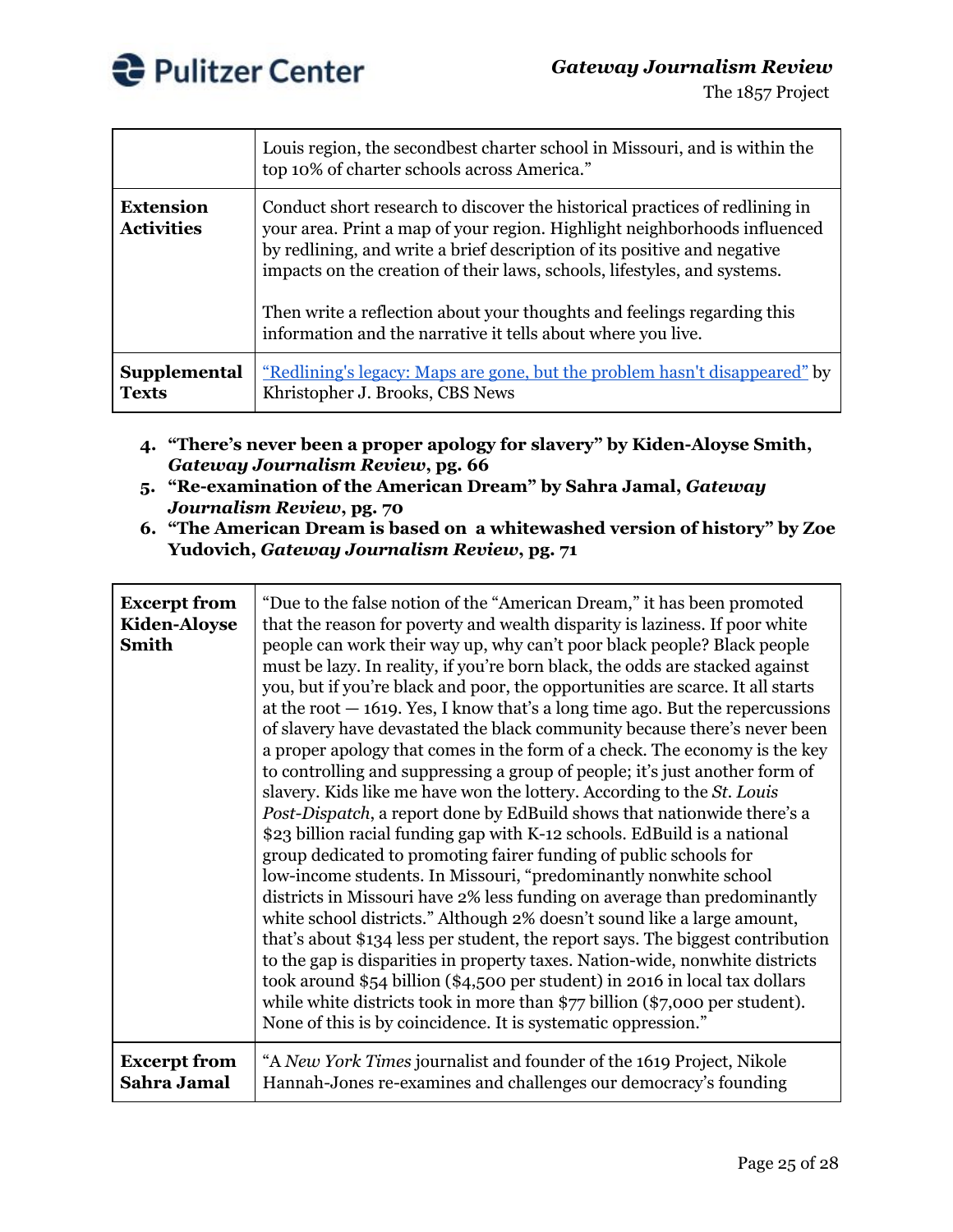

|                                            | ideals. Jones' 1619 Project reframes America's history by recounting events<br>of slavery and the contribution of Black Americans in founding America.<br>Throughout her essay, she discusses and evaluates our founding ideals and<br>recognizes the important role of Black Americans in the establishment of<br>our nation. Nikole Hannah-Jones effectively challenges the "founding"<br>ideals" of America and in the process unfolds the many roles black<br>Americans had in its establishment. Without the perseverance of black<br>Americans throughout history and now, the American Dream would not<br>hold any meaning. Hannah-Jones claimed that this country was "founded<br>on both an ideal and a lie." Indeed America was built on ideals that can be<br>considered lies. For instance, the Declaration of Independence which<br>states, " that all men are created equal, that they are endowed by their<br>Creator with certain unalienable Rights, that among these are Life, Liberty,<br>and the Pursuit of Happiness  ." The same men who sat and drafted these<br>exact words couldn't fulfill their promise — the hypocrisy. What happened<br>to "Life. Liberty, and the Pursuit of Happiness"? Clearly, these rights were<br>not extended to African Americans or they wouldn't continuously fight<br>against the violence and oppression towards them."                                                                                                                                                                                                                                                                                                                                                                                                                                                                                                                                                                                                                                                                                    |
|--------------------------------------------|---------------------------------------------------------------------------------------------------------------------------------------------------------------------------------------------------------------------------------------------------------------------------------------------------------------------------------------------------------------------------------------------------------------------------------------------------------------------------------------------------------------------------------------------------------------------------------------------------------------------------------------------------------------------------------------------------------------------------------------------------------------------------------------------------------------------------------------------------------------------------------------------------------------------------------------------------------------------------------------------------------------------------------------------------------------------------------------------------------------------------------------------------------------------------------------------------------------------------------------------------------------------------------------------------------------------------------------------------------------------------------------------------------------------------------------------------------------------------------------------------------------------------------------------------------------------------------------------------------------------------------------------------------------------------------------------------------------------------------------------------------------------------------------------------------------------------------------------------------------------------------------------------------------------------------------------------------------------------------------------------------------------------------------------------------------------|
| <b>Excerpt from</b><br><b>Zoe Yudovich</b> | "The American Dream is an ideal that the country embodies. Humanity<br>buys into it because it gives us a sense of hope. But it leaves us<br>disappointed. In reality, the dream is not accessible to all people, especially<br>African Americans who helped create it. American freedom is the<br>foundation of the American dream because it's based on the idea of<br>individuality and paving a road to accomplish your dream. The military has<br>always been a symbol of American freedom because we are protecting what<br>other countries envy and want to dismantle. Hannah-Jones comments that<br>her father believed his country would treat him well if he served in the<br>military, but was passed over for opportunities and was discharged. She<br>says 'Like all the black men and women in my family, he believed in hard<br>work, but like all the black men and women in my family, no matter how<br>hard he worked, he never got ahead.' This was the sad reality for all African<br>Americans who would enlist in the military in that time period. From the<br>Revolutionary War to Vietnam, African Americans would return after their<br>service and wouldn't be given their medals or the same benefits other<br>veterans received. According to History.com, the GI bill excluded over 1.2<br>million African Americans who served in World War II. This shows how the<br>American dream didn't apply to all people because even though African<br>Americans fought for America overseas, they weren't given the same<br>freedoms they fought for. African Americans have always been a prime<br>example of hypocrisy in America in terms of freedom. While the Founding<br>Fathers were writing our constitution, slaves were building their houses.<br>While Thomas Jefferson established America as the land of the free,<br>enslaved African Americans were constructing the White House. African<br>Americans were the first to stand up for their freedoms and were<br>responsible for making America the true 'land of the free." |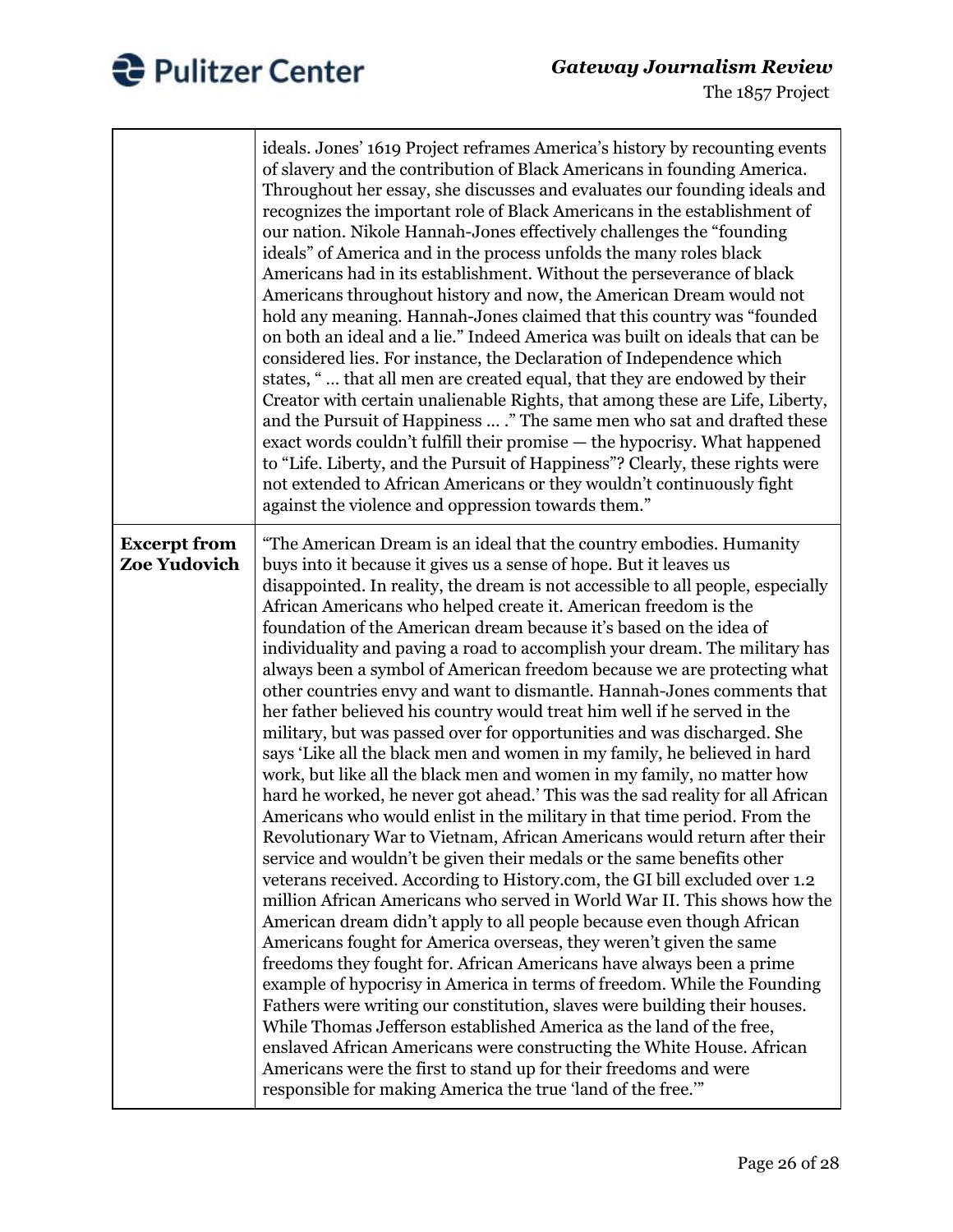

| <b>Extension</b><br><b>Activities</b> | These essays make statements about the American Dream from the teenage<br>perspective. Compare and contrast the students' writings by identifying<br>similarities and differences in their style and craft.<br>Reflect upon these authors' assertions and explain your perspective<br>regarding the American Dream.                                             |
|---------------------------------------|-----------------------------------------------------------------------------------------------------------------------------------------------------------------------------------------------------------------------------------------------------------------------------------------------------------------------------------------------------------------|
| Supplemental<br><b>Texts</b>          | "What Students Are Saying About: The American Dream, Mindfulness in<br>Schools and How to Define 'Family'" by The Learning Network, New York<br><b>Times</b><br>"Let America Be America Again" by Langston Hughes<br>The Fight for True Democracy from The 1619 Project podcast<br>The Negro and the American Promise - Introduction from PBS Learning<br>Media |

- **7. "Mixed In: Life as a 'mixed' student at KHS" by Charlotte Heinrich,** *Gateway Journalism Review***, pg. 67**
- **8. "Summer chores remind me of the hard work of African Americans building America" by Reuben Thomas,** *Gateway Journalism Review***, pg. 74**

| <b>Extension</b><br><b>Activities</b> | Find 3 significant passages from each of the essays. Draw your thinking<br>about each passage and write a caption to explain your thought process in<br>relation to the selected passages.<br>Describe how personal anecdotes related to race issues impact your<br>perceptions of race. |
|---------------------------------------|------------------------------------------------------------------------------------------------------------------------------------------------------------------------------------------------------------------------------------------------------------------------------------------|
| <b>Supplements</b><br><b>Texts</b>    | "White racism continues in the American South because of past human<br>slavery"<br>by Franklin McCallie, Gateway Journalism Review<br>"Civil Rights Act didn't help when students wanted a burger and fries" by<br>Franklin McCallie, Gateway Journalism Review                          |

- **9. "Black people have right to claim America as their own" by Merrick Hoel,** *Gateway Journalism Review***, pg. 77**
- **10."Hannah-Jones tried to be passionate, not objective — and she was right" by John Ruland,** *Gateway Journalism Review***, pg. 72**
- **11. "The divisive effect of the 1619 project's evidence" by Ian Feld,** *Gateway Journalism Review***, pg. 76**

| <b>Extension</b>  | Analyze each of the following arguments regarding Nikole Hannah-Jones'   |
|-------------------|--------------------------------------------------------------------------|
| <b>Activities</b> | Pulitzer Prize winning essay, "America Wasn't a True Democracy, Until    |
|                   | Black Americans Made it One," and evaluate the authors' effectiveness in |